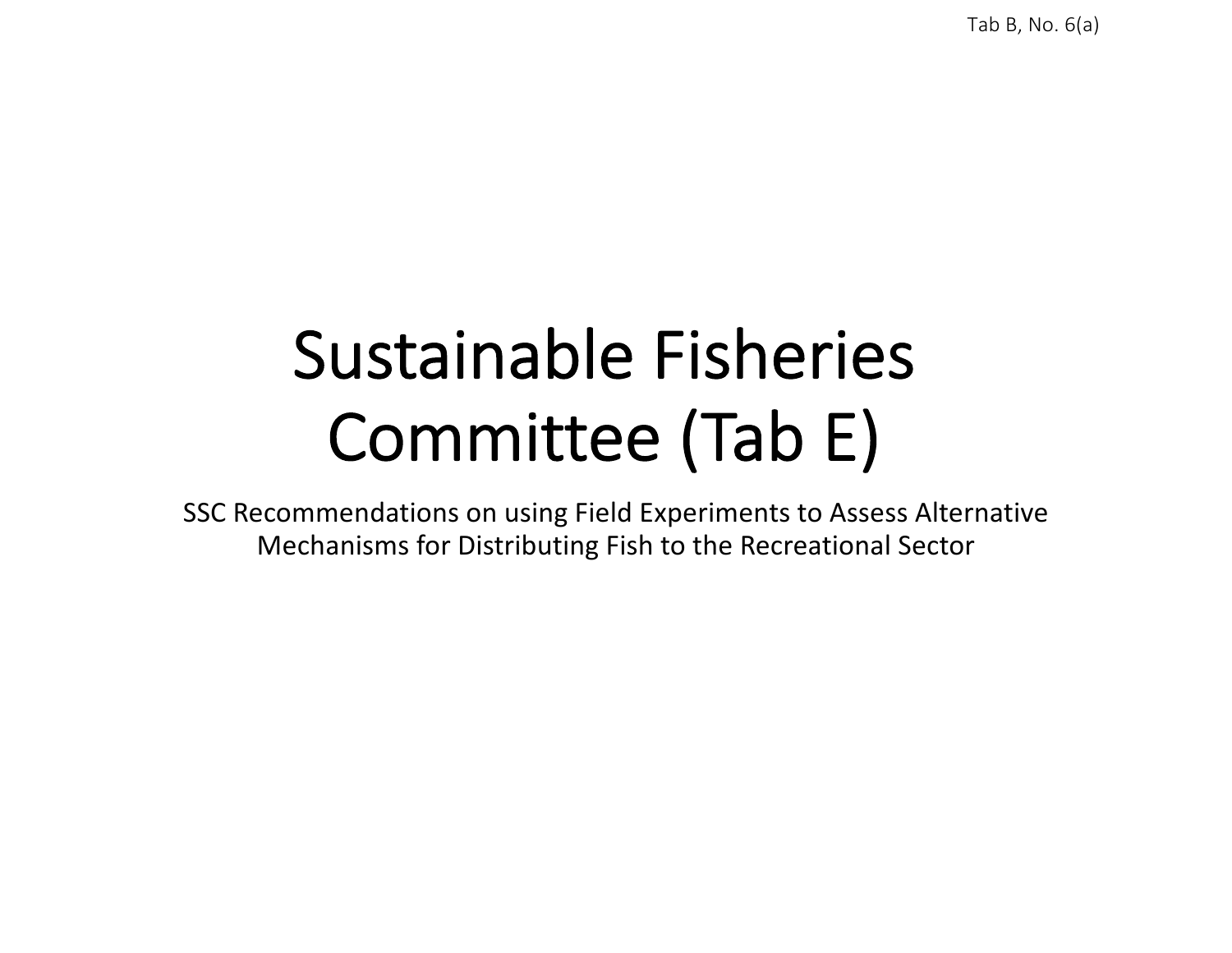- Dr. Gordan (SEFSC)
- Recreational fishing quotas typically managed using season lengths, bag limits, and size limits.
- One-size-fits-all approach could be improved.
- Alternative management could account for differences in how anglers fish.
- Dr. Gordan described a proposed pilot program that would allow private anglers to fish outside the regular fishing season in exchange for participation in a data collection program.
- A draft exempted fishing permit (EFP) application is in development.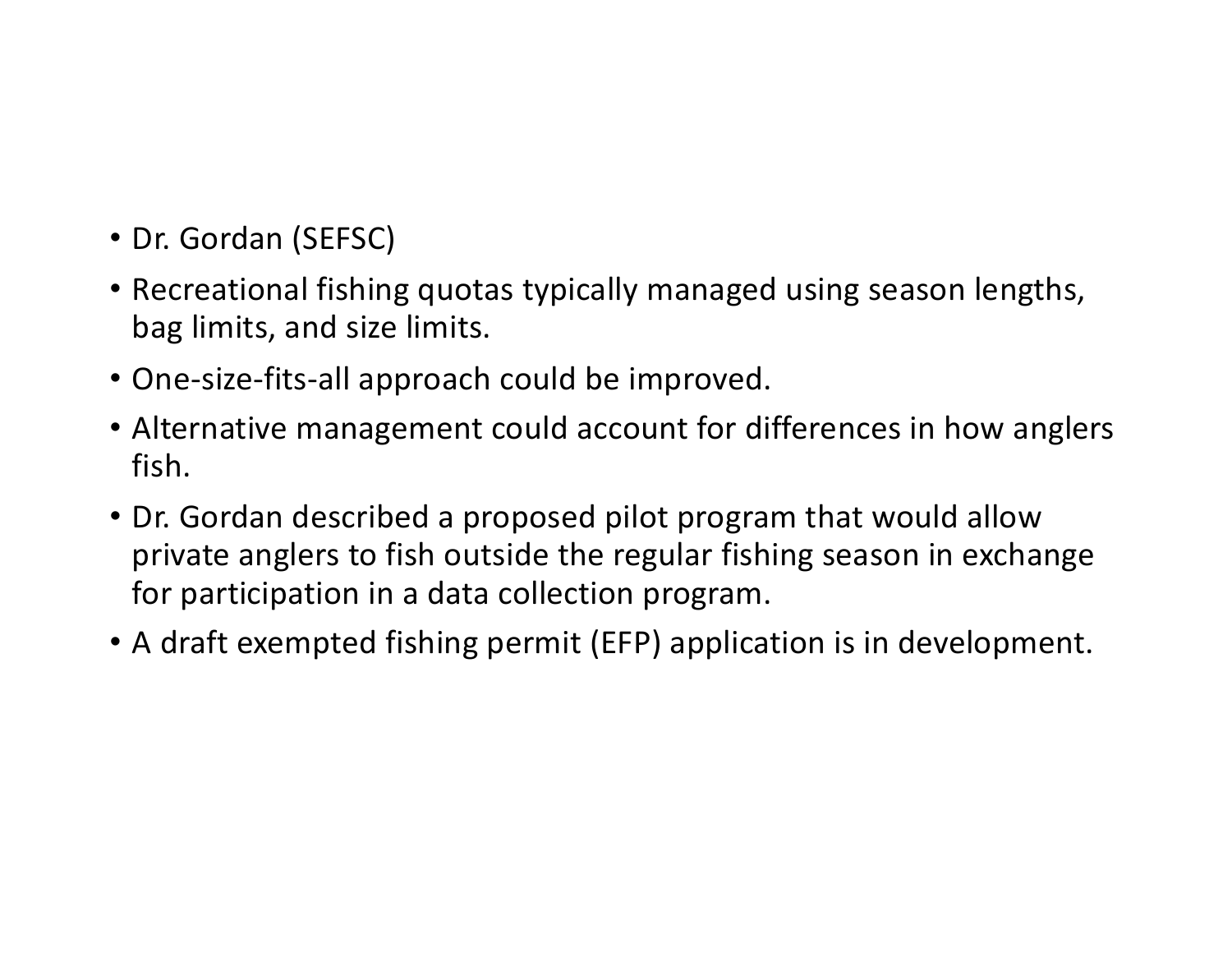- Data collected from EFP project would include catch, location, and discards.
- SEFSC plans to fund the pilot program.
- Gag, red grouper, and red snapper are being considered.
- SSC members recommended an experiment limited to small portions of the Gulf of Mexico.
- SEFSC would benefit from reviewing the many discussions had to date on fish tags, day passes, and other forms of individual recreational fishing rights.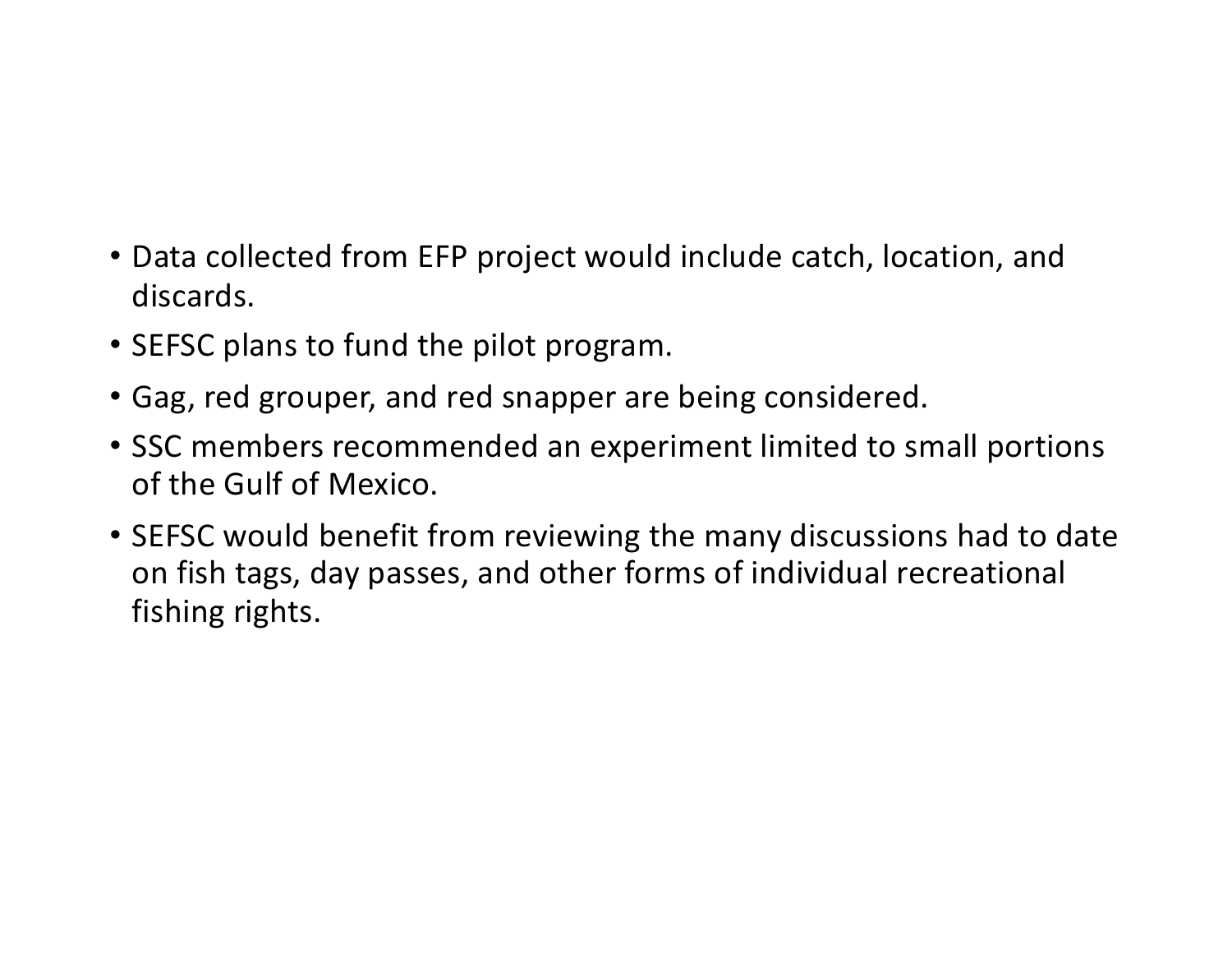# Reef Fish Committee (Tab B)

Presentation on SEDAR 70: Greater Amberjack Stock Assessment Report

Calibrated Catch Presentation and SSC Recommendations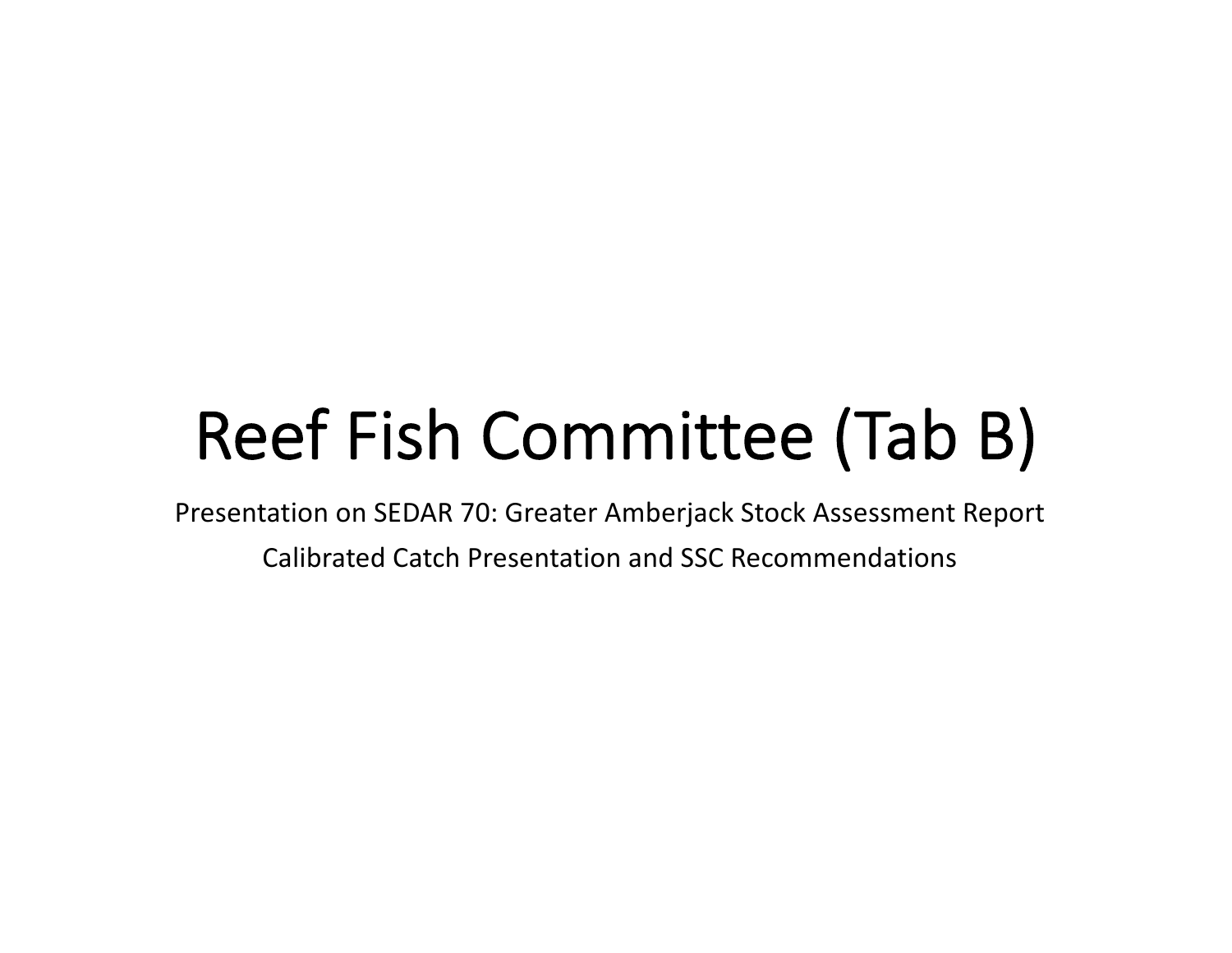- Dr. Katie Siegfried (SEFSC) presented a decision tree for determining projection settings.
- Example using greater amberjack demonstrated new statistical code:
	- Supplements Stock Synthesis forecasting capabilities
	- Allows consideration of differing allocation scenarios
- Projections require several decisions to be made:
	- Years for averaging fishing mortality, selectivity, and recruitment
	- Retention parameters
	- Treatment of interim landings
	- Sector allocation ratio(s), if applicable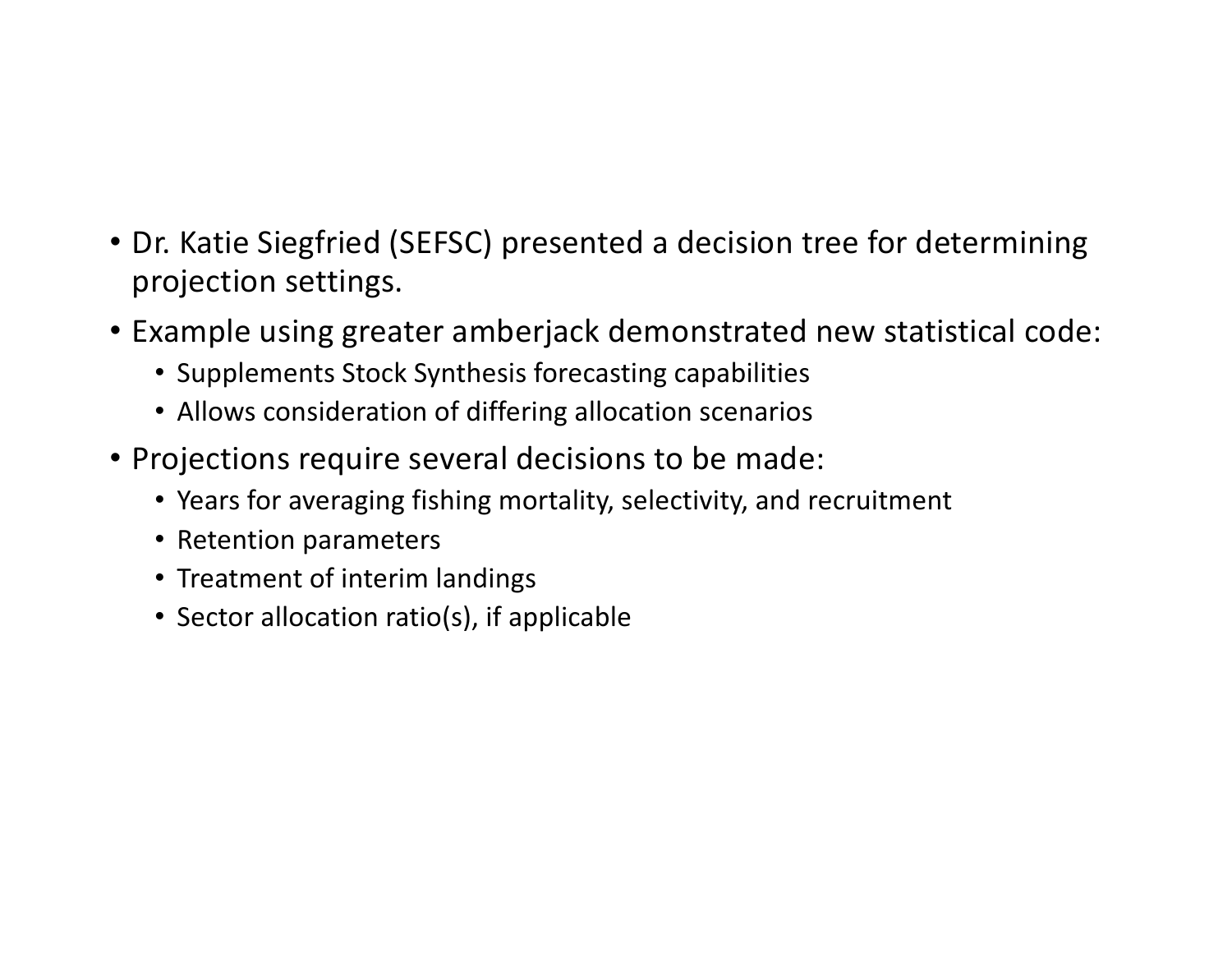- Dr. Nathan Vaughan (Vaughan Analytics) presented new R statistical code for determining yield projections for stocks with sector allocations.
- Several assumptions are critical to forecasting for greater amberjack:
	- Future recruitment defines stock productivity and variability
	- Fleet selectivity and retention functions
	- Fishing sector allocations
	- Benchmark targets
- Fishing to SSB<sub>30%SPR</sub> under different recruitment scenarios for GAJ results in different estimates of forecasted recruitment, SPR, and allowable future fishing mortality.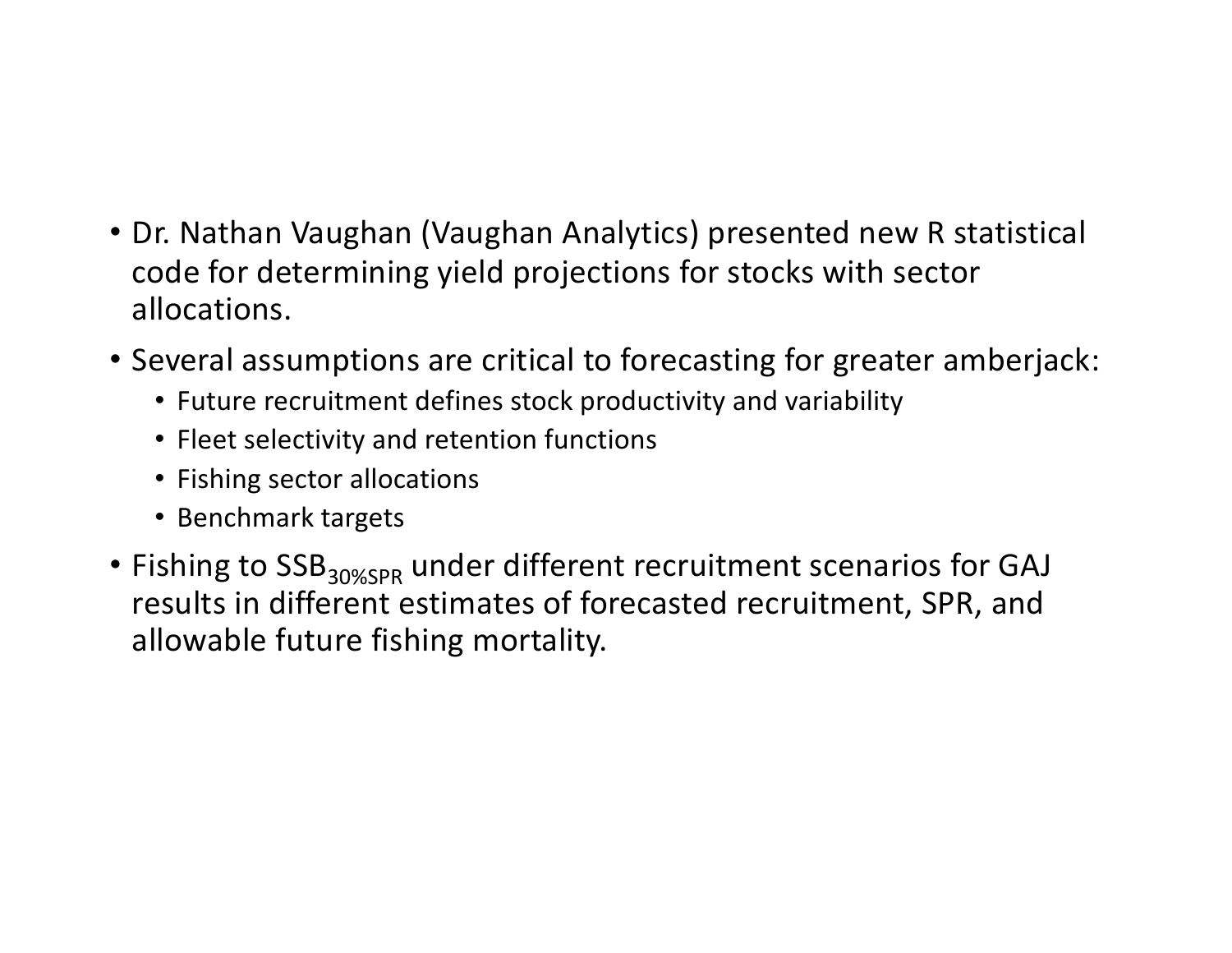- A time period to inform recruitment is needed for projections.
- Problematic if recent recruitment varies from historical recruitment.
	- Could infer a variety of stock states (e.g., overfishing, regime shift)

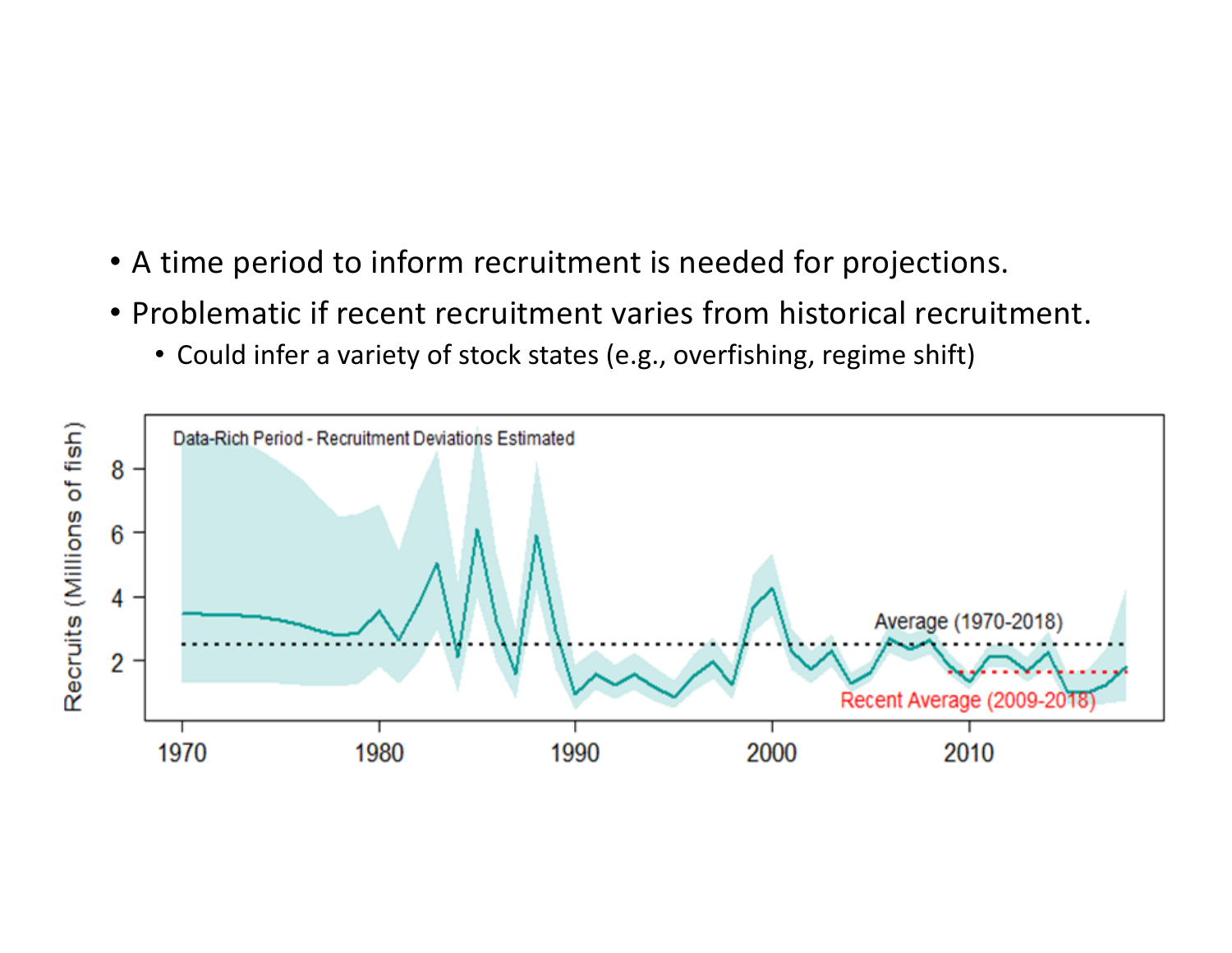- Recruitment (in millions of fish) varies based on the time series used:
	- Most recent 10 years (2009 2018): the stock is now less productive than in the past, and recruitment is estimated at 1,650.66 million fish.
	- Long-term average (1970 2018): recruitment is estimated at 2,805.57 million fish.
	- "Data rich" time period (1984 2018): recruitment is estimated at 2,156.04 million fish.
	- High uncertainty in annual recruitment estimates pre-1984 and from 2016 2018.
- Inappropriate to assume a fixed level of recruitment from a longerterm average.
	- May be too optimistic or pessimistic, depending on the data, in the short term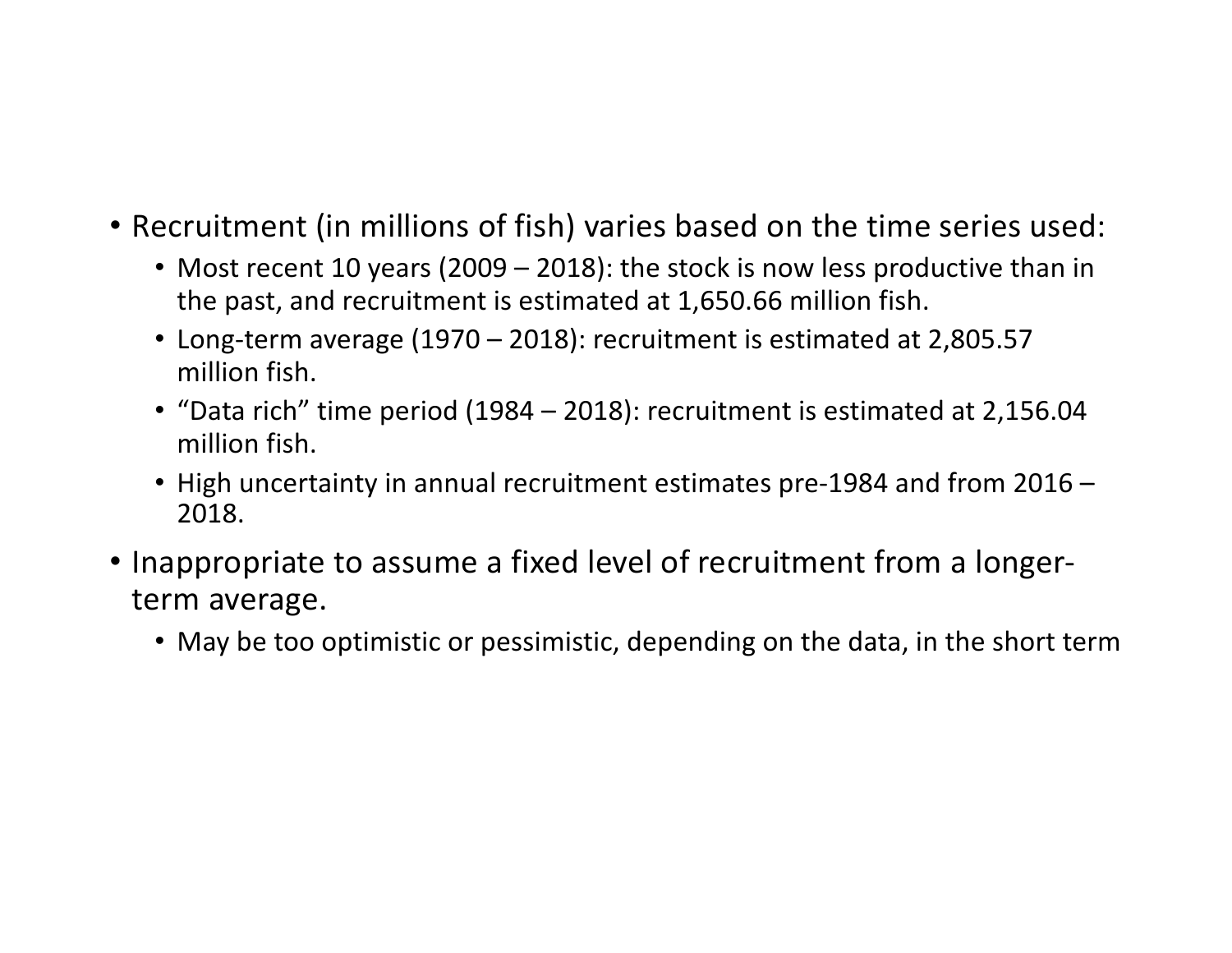- For GAJ, this may mean that a lower equilibrium yield must be accepted in the short-term.
- Best reflects the current state of nature (low recruitment).
- SSC will continually re-evaluate recruitment through time.
- The SSC noted that using this approach with a stock experiencing a regime shift presents a special case.
- Could use a long-term time series to inform recruitment for OFL.
- Could use more contemporary years for forecasting recruitment within a regime shift period to calculate ABC.
- Recommended OFL may be substantially higher than ABC.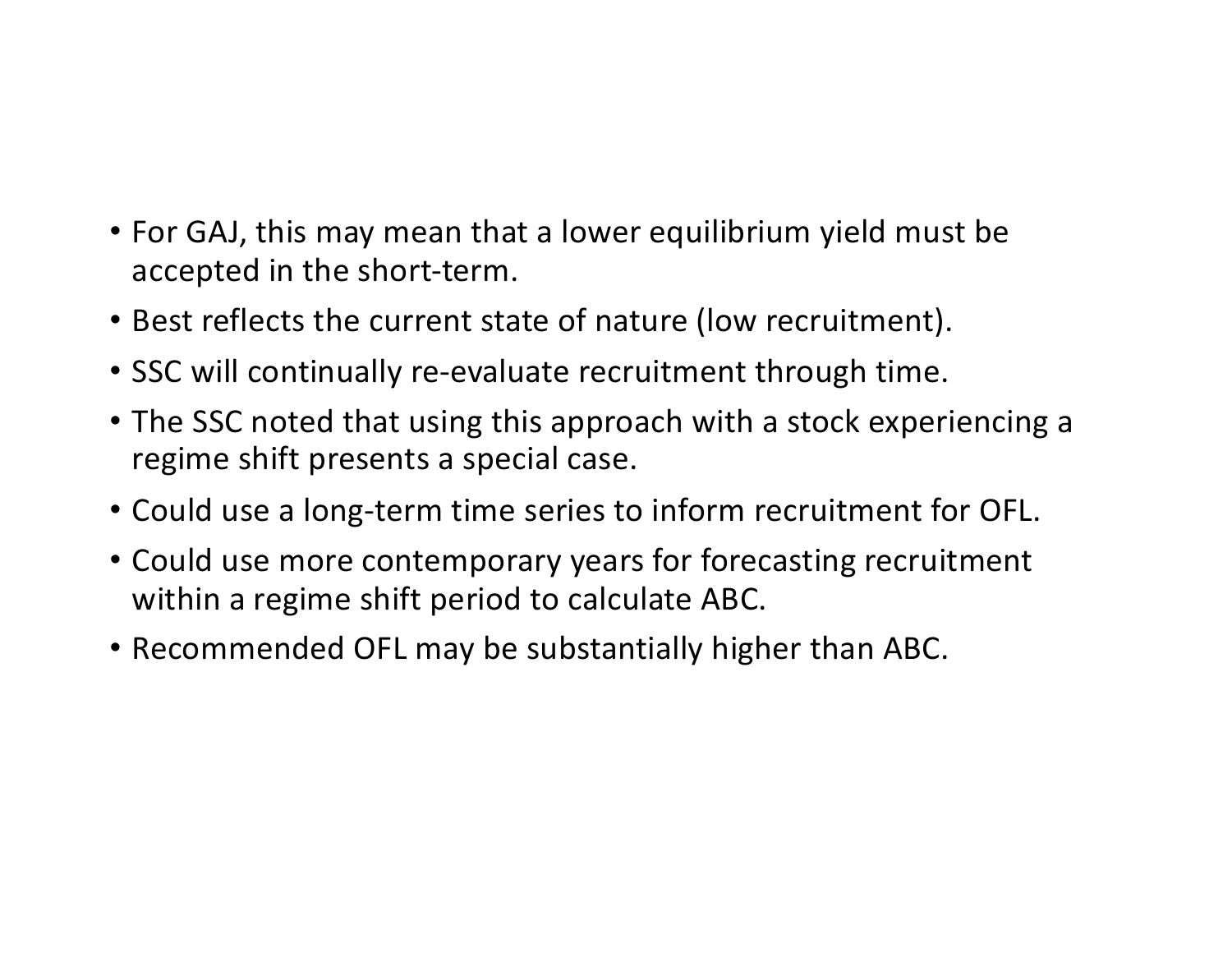- SSC should provide input on how to set up the projections for greater amberjack.
	- Specifically, the treatment of recruitment in the future.
- SSC was cautious about assuming optimistic recruitment (i.e., longterm average).
- SSC specified its preferred projection settings for SEDAR 70.
- SSC did not want to set overly optimistic catch advice based on possibly implausible higher average recruitment.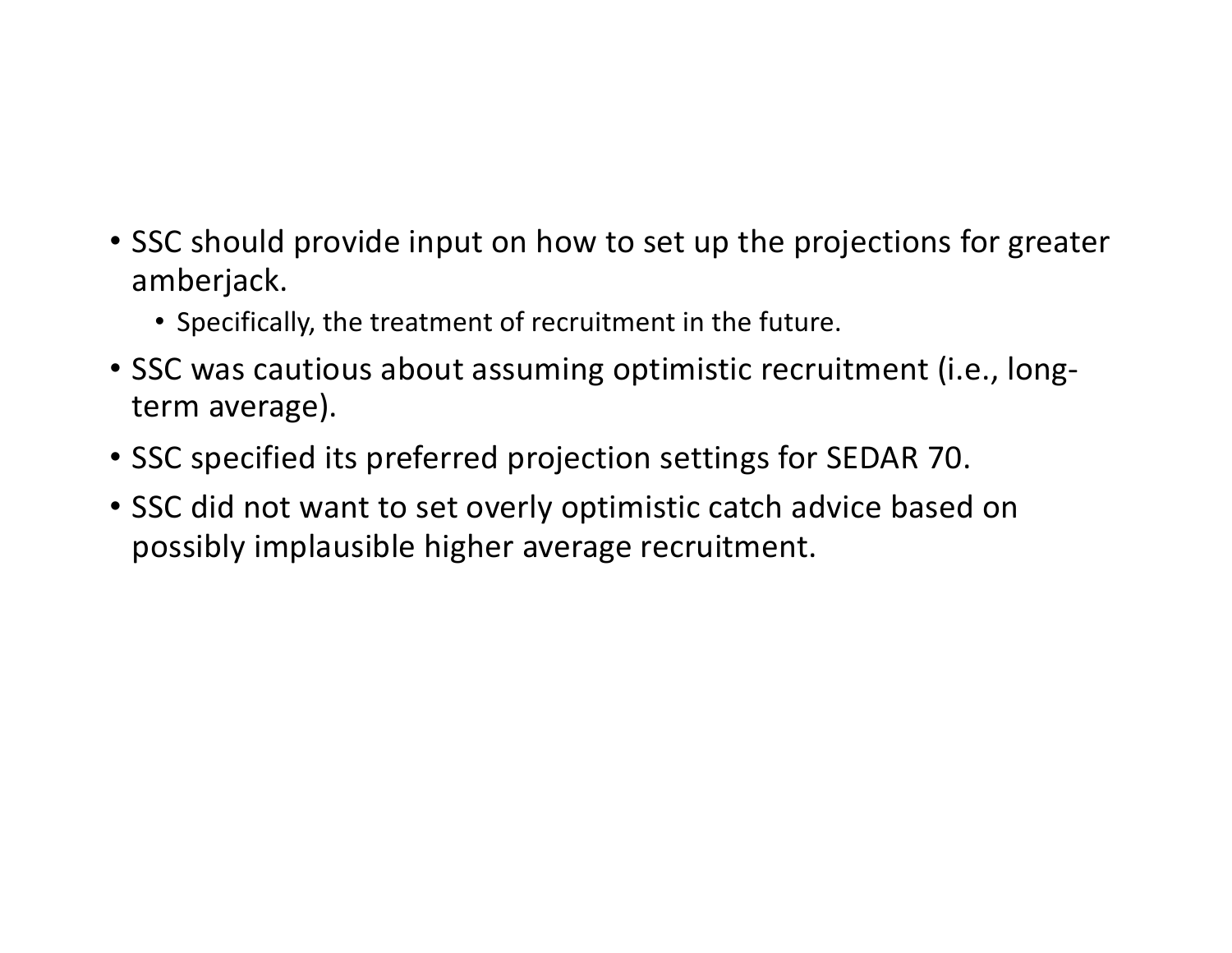- Longer-term average recruitment represents the rebuilding goal.
- Setting ABC using a more recent recruitment level better reflects contemporary stock and fishery dynamics.
- Ultimately, the SSC decided to use the recruitment period of 2009 2018 to inform projections of OFL.
- SSC maintained setting the ABC equivalent to 75% of SSB<sub>SPR30%</sub>
	- As was done when the SSC last revised greater amberjack catch limits following its initial review of SEDAR 70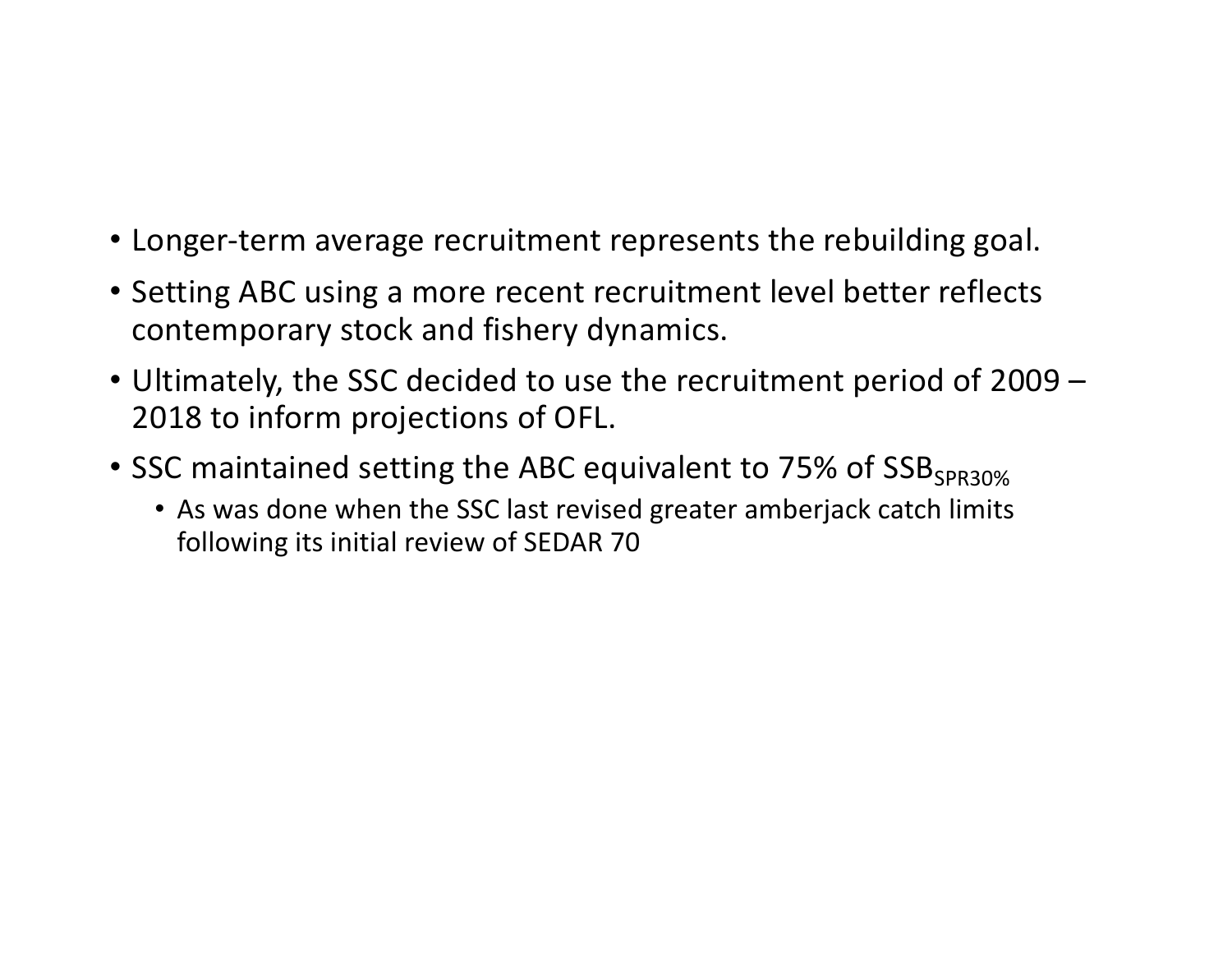- OFL and ABC projections based on the sector allocation options requested by the Council were compared.
- ABC projections performed to rebuild the stock under each scenario by 2027.
- Generally, as additional fish are allocated to the recreational sector, the overall predicted yields are reduced.
- Combined with reduced recruitment and stock size, this is expected to result in lower long-term yields.
- The SSB for greater amberjack has oscillated, but remained generally consistent, since the 1990s.
- Defining conditions of a regime shift is difficult. Changing assumptions about recruitment affects decisions regarding how to define ABC.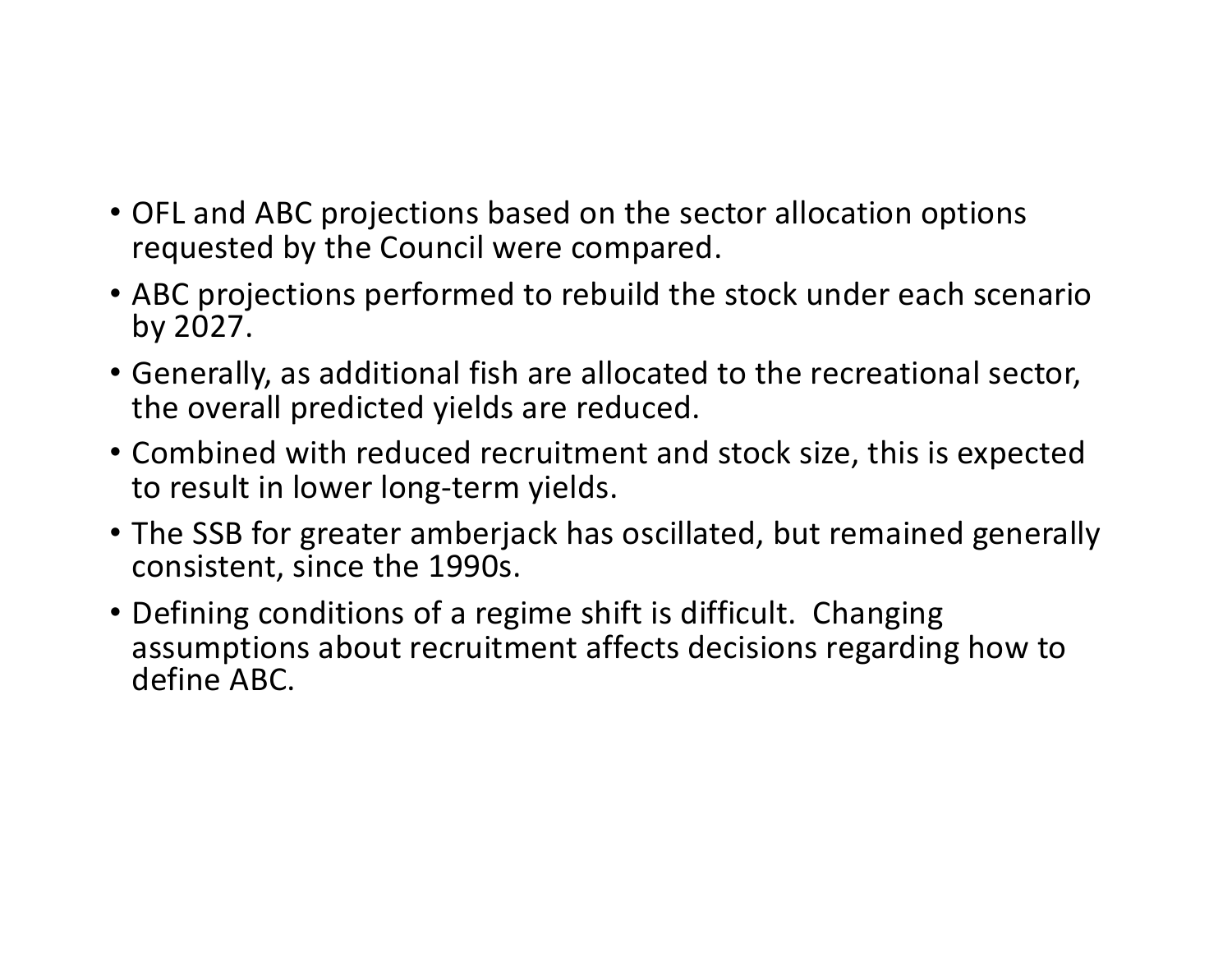#### • SSC thought it most appropriate to continue using the current  $F_{MSY}$ proxy of  $F_{SPR30\%}$ , while also using the current SRR curve.

• SSC recognized the yield reductions necessary for greater amberjack, and thought that careful consideration would be needed in determining future management of catch and effort.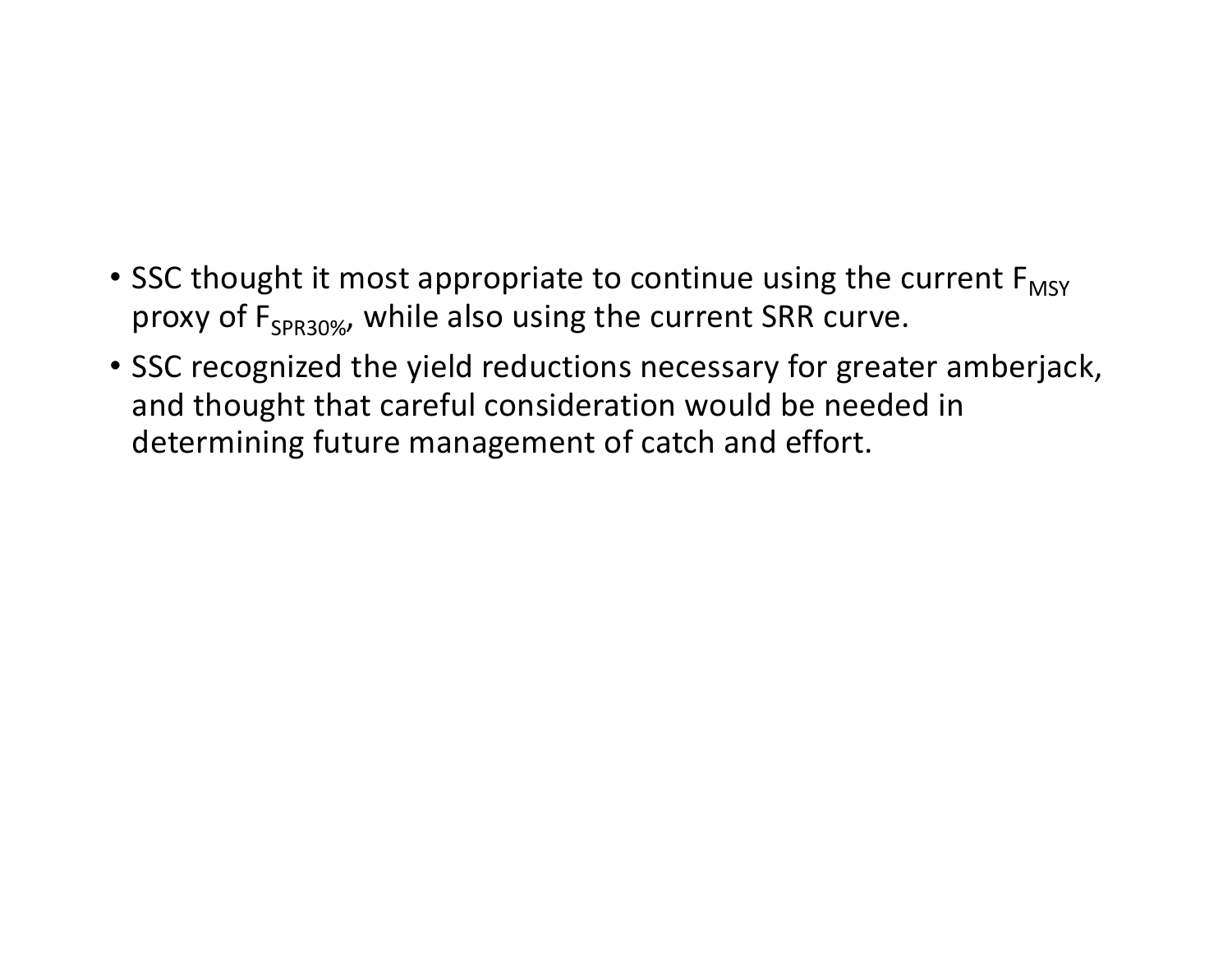**Motion: To continue with the 30% SPR reference point rebuilding projections using the spawner curve recruitments and ABC based on the low recruitment scenario (2009-2018) for greater amberjack.**

*Motion carried 14-8, with three abstentions.*

**Motion: the SSC determined that the SEDAR 70 operational assessment of GOM greater amberjack represents the best scientific information available and based on assessment results, as of 2018, the stock is undergoing overfishing and is overfished.**

*Motion carried 17-5 with three abstentions*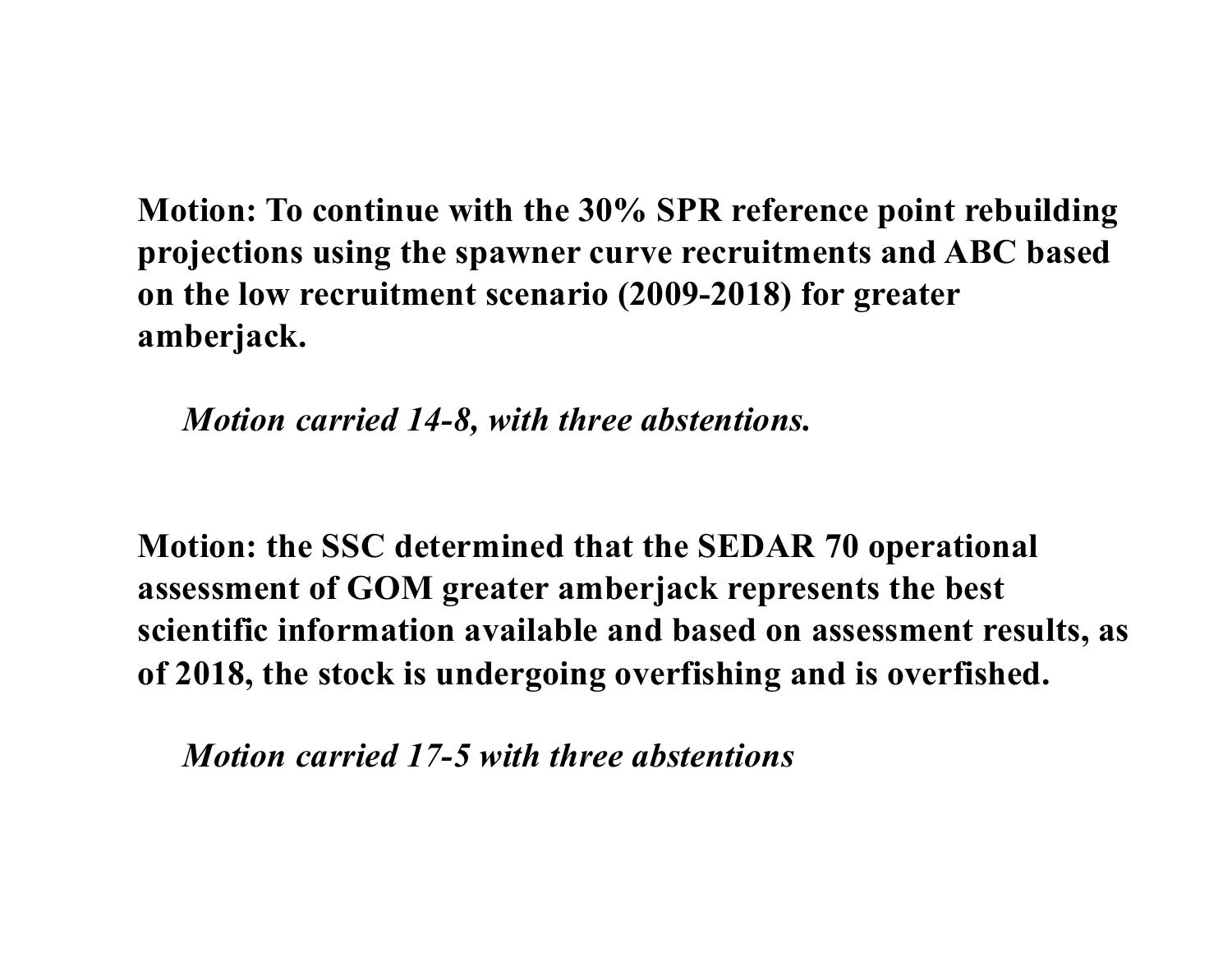# Reef Fish Committee (Tab B)

Presentation on SEDAR 72: Gag Grouper Stock Assessment Report

Presentation, Projections, and SSC Recommendations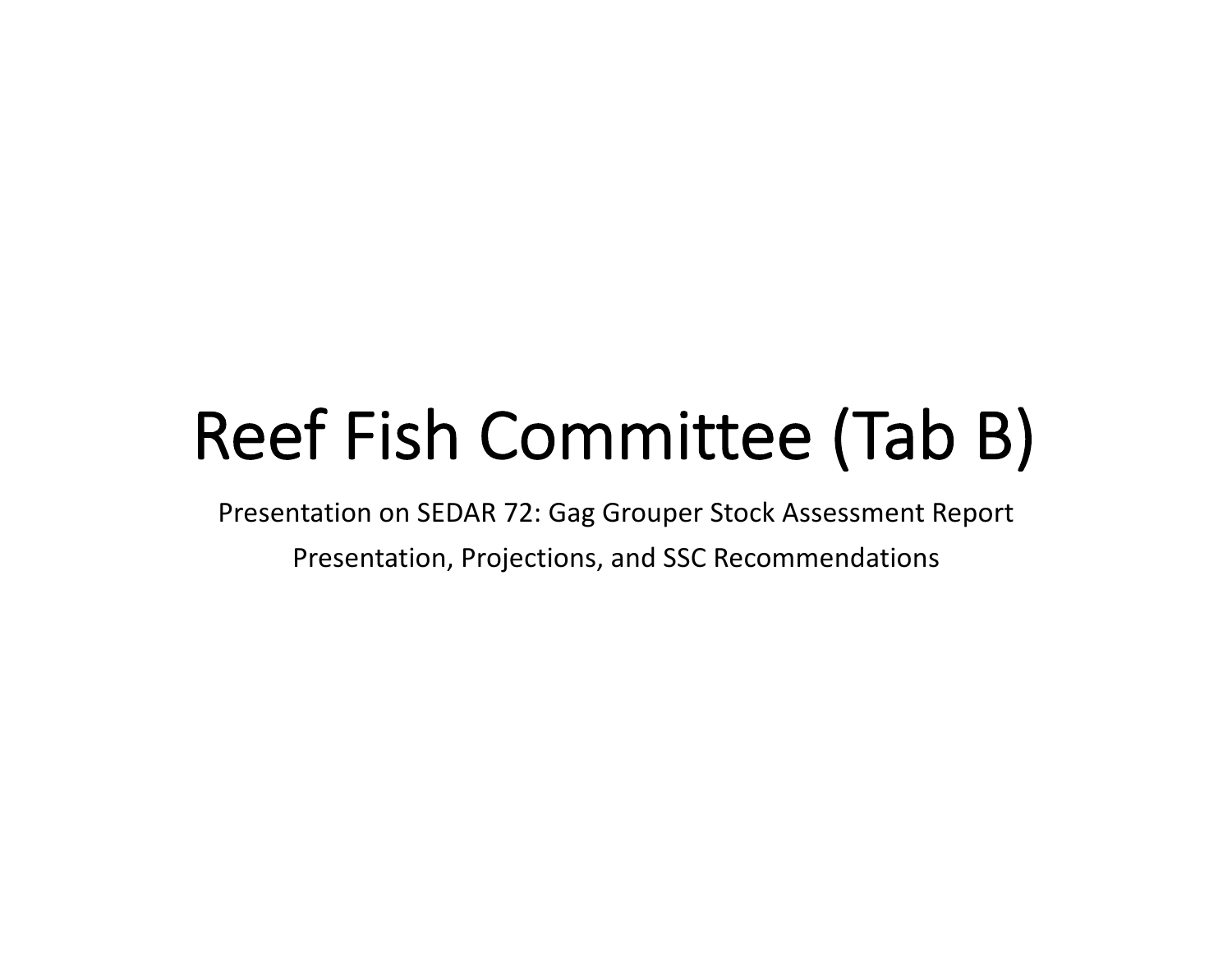- Gulf gag grouper last assessed in SEDAR 33 Update (2016; SEDAR 33U) using female-only spawning stock biomass.
	- Determined to be sustainably managed at that time
- Several data inputs used in SEDAR 33U were modified in SEDAR 72.
	- Conversion from MRIP-CHTS to MRIP-FES
- Gag is vulnerable to episodic red tide events.
	- Accounted for directly in SEDAR 72
- Improvements made to retention and the recreational fleets' selectivities.
- Improved differentiation in commercial discards between black grouper and gag.
- Updated information on the maturity schedule, sex transition timing and these influences on the observed sex ratio.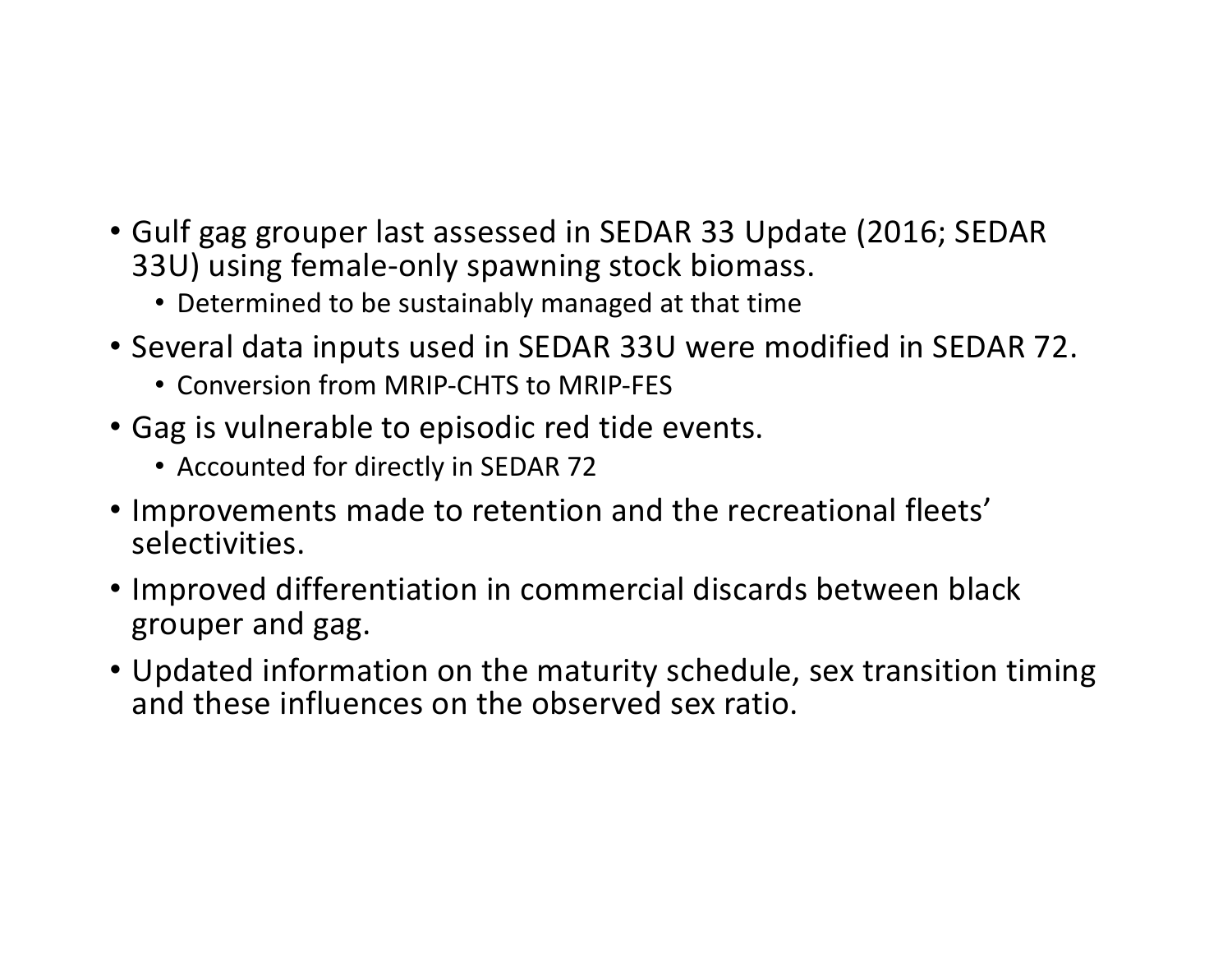- Dr. Ailloud reviewed the stepwise progression from SEDAR33U to SEDAR 72, including the updated data inclusions, adjustments to selectivities, red tide analyses, and model variability.
	- Critical for comparing the influence of model parameters on resulting outputs
- Some SSC members contended that data estimated prior to the MRIP time period (pre-1981) should be excluded due to their lack of precision and plausibility.
- The SEFSC replied that removing the pre-1981 recreational catch and effort data does not have a substantial effect on the stock status, but does help with tuning the model to the initial estimates of exploitation rates.
- Commercial data pre-1981 are thought to be plausible.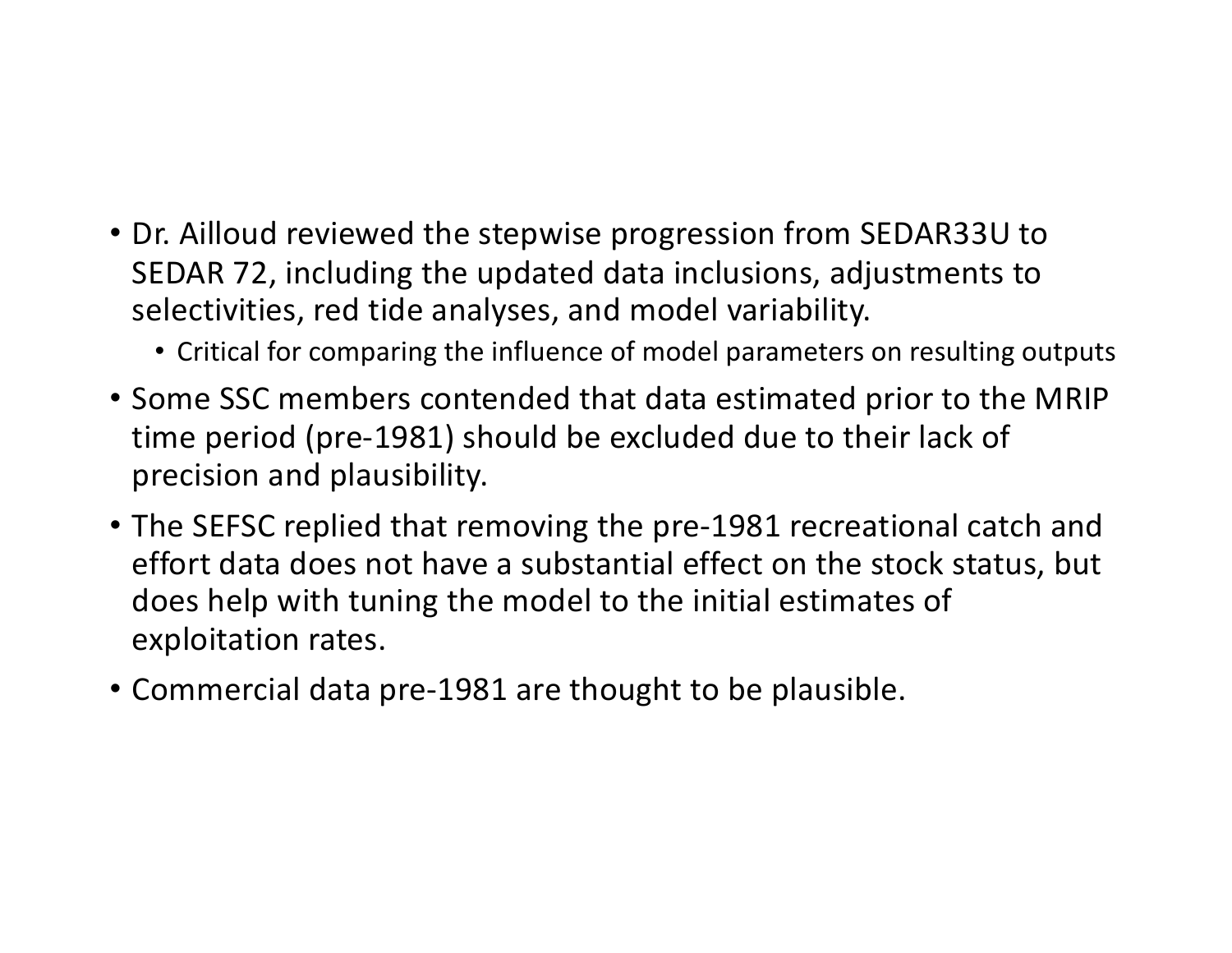- A sensitivity run was conducted to examine the recreational catch and effort data generated by the FWC Gulf Reef Fish Survey (now the State Reef Fish Survey; SRFS).
- Hindcasting for the data (calibrated to MRIP FES) available back to 1981. Prior to 1981, mean catch per unit effort (CPUE) for 1981 – 1985 was used to estimate the historical CPUE.
- Trends in model outputs are commensurate using SRFS; however, the lower level of landings reported through SRFS compared to MRIP-FES does result in a lower estimate of SSB, exploitation rate, and age-0 recruits.
- The SSC discussed the merits and feasibility of using SRFS for monitoring recreational catch and effort for gag grouper in the future.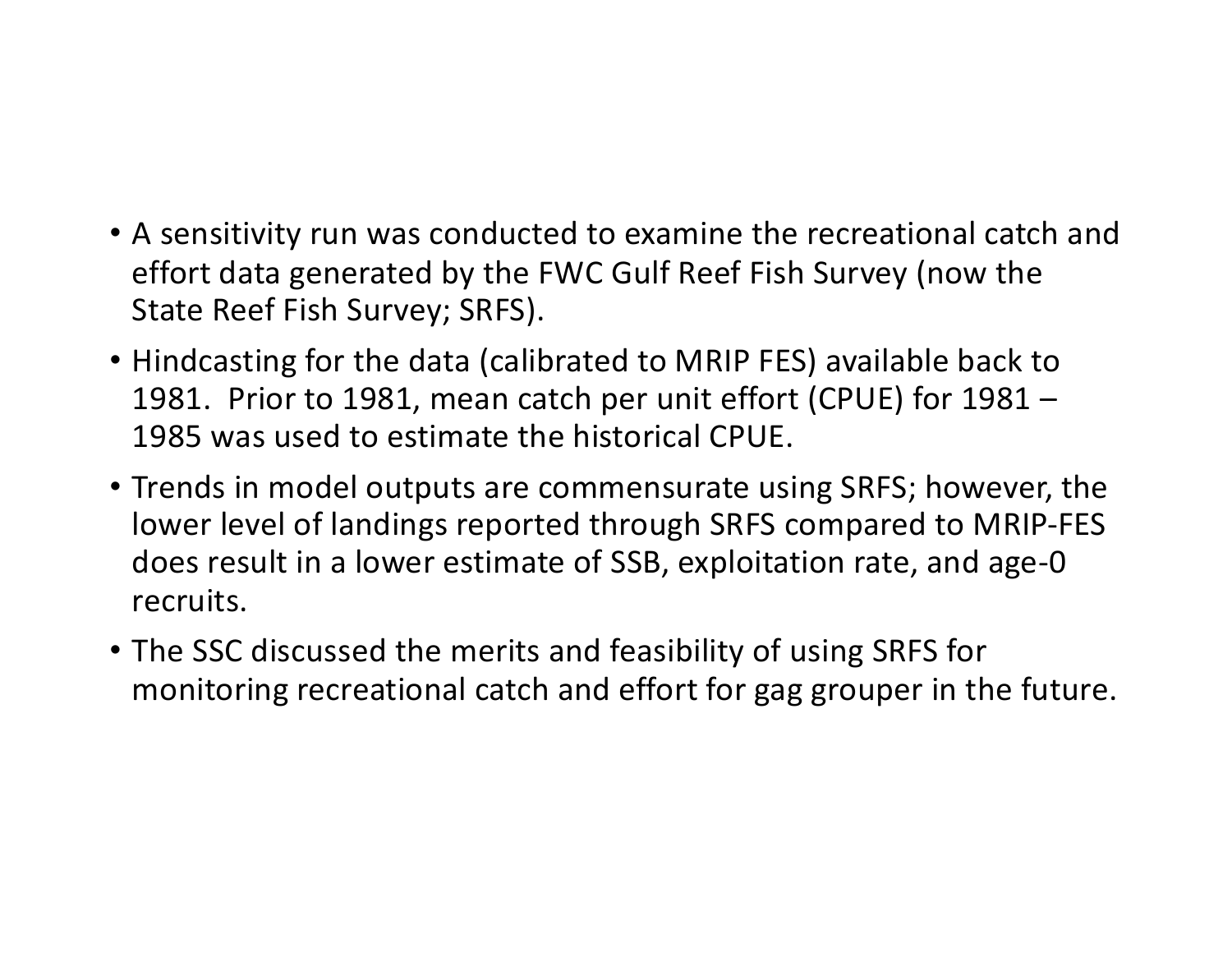- SRFS has increased precision and reporting frequency compared to MRIP.
- SRFS may be more appropriate for monitoring gag private angler landings.
	- Gag is a Florida-centric stock, and almost all harvest is recorded by SRFS
- SSC recommended that the SRFS sensitivity run receive the full suite of model performance and diagnostics, just like MRIP-FES.
- SEFSC instead recommended using a scalar to convert the recreational portion of the recommended catch limits into SRFS currency.
	- SEFSC preferred such a modeling effort occur within SEDAR
- SSC requested that the scalar approach be described by the SEFSC for review by the SSC.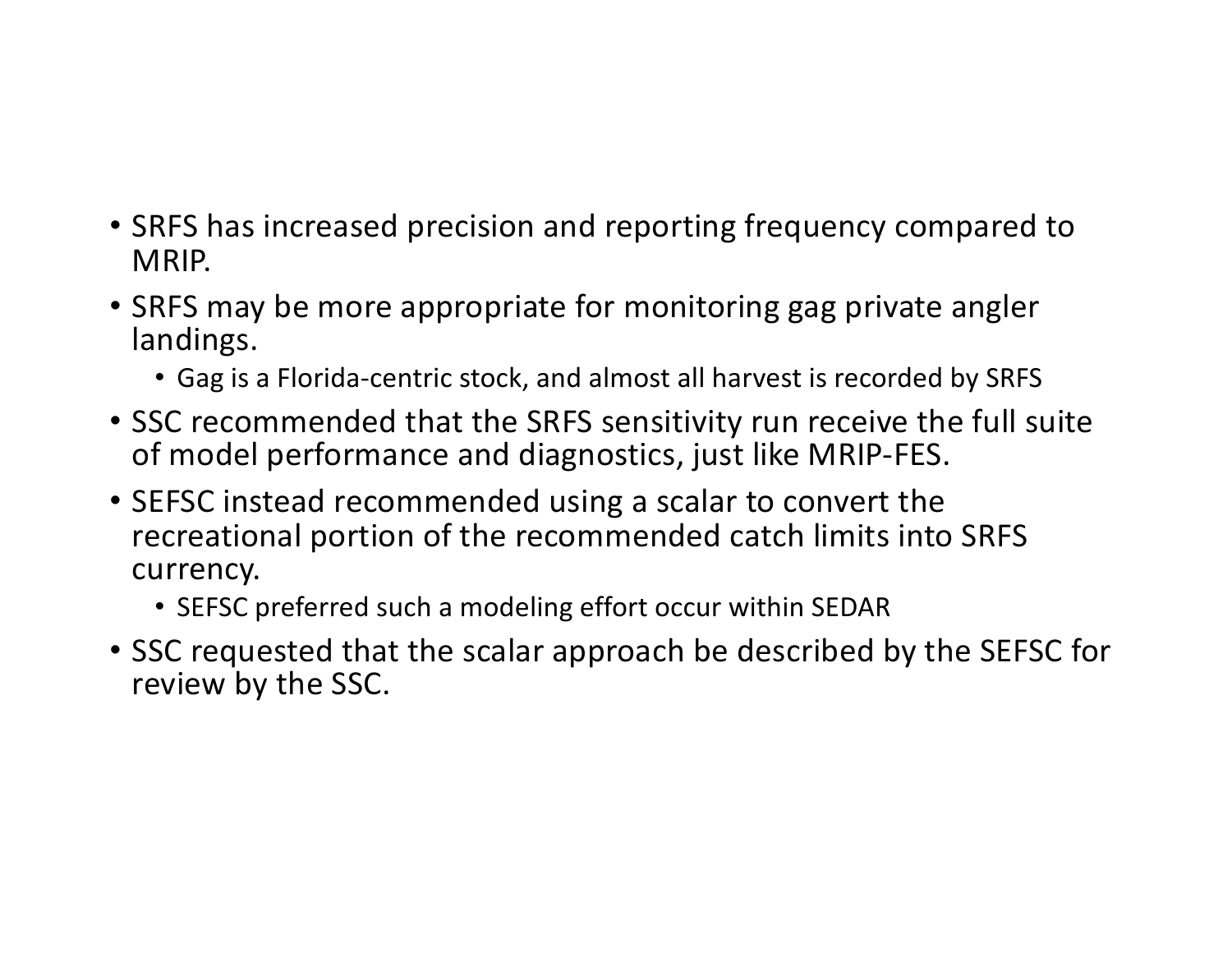- SSB can be characterized by **female-only** mature biomass or **combined** male and female mature biomass.
- **Female-only SSB** provides best estimates of biological reference points **if the potential for decreased fertilization is weak.**
- **Combined SSB** is best **when the potential for decreased fertility is moderate or unknown.**
- Increasingly skewed sex ratios may result in reduced fertilization rates and, as a consequence, reduced population growth.
- Recent research estimates that males account for ~1% in the fished stock and ~5% in the Madison-Swanson Marine Protected Area.
- The last strong year class was in 2006/2007, and the relationship between sex ratio and fertilization success is poorly understood.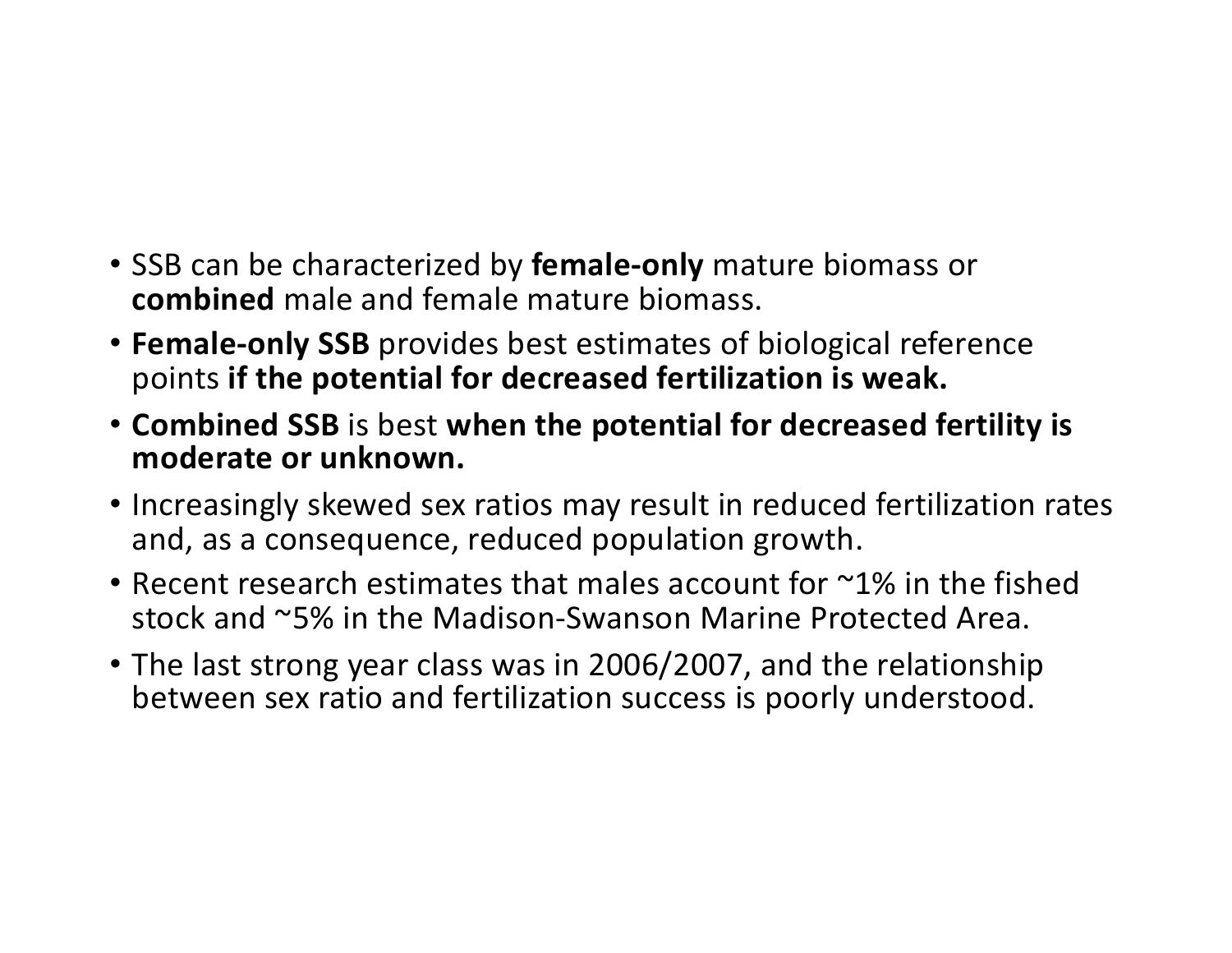- Under both the females-only and sexes-combined scenarios for SSB, gag grouper has been overfished since 2006, with overfishing occurring since 2001.
- SSC discussed using sexes-combined estimate for SSB, considering the currently skewed sex ratio and recruitment since 2006/2007.

**Motion: The SSC determined that the SEDAR 72 operational assessment of Gulf of Mexico Gag (based on the combined sexes SSB) represents the best scientific information available.**

*Motion carried with one opposed and one absent***.**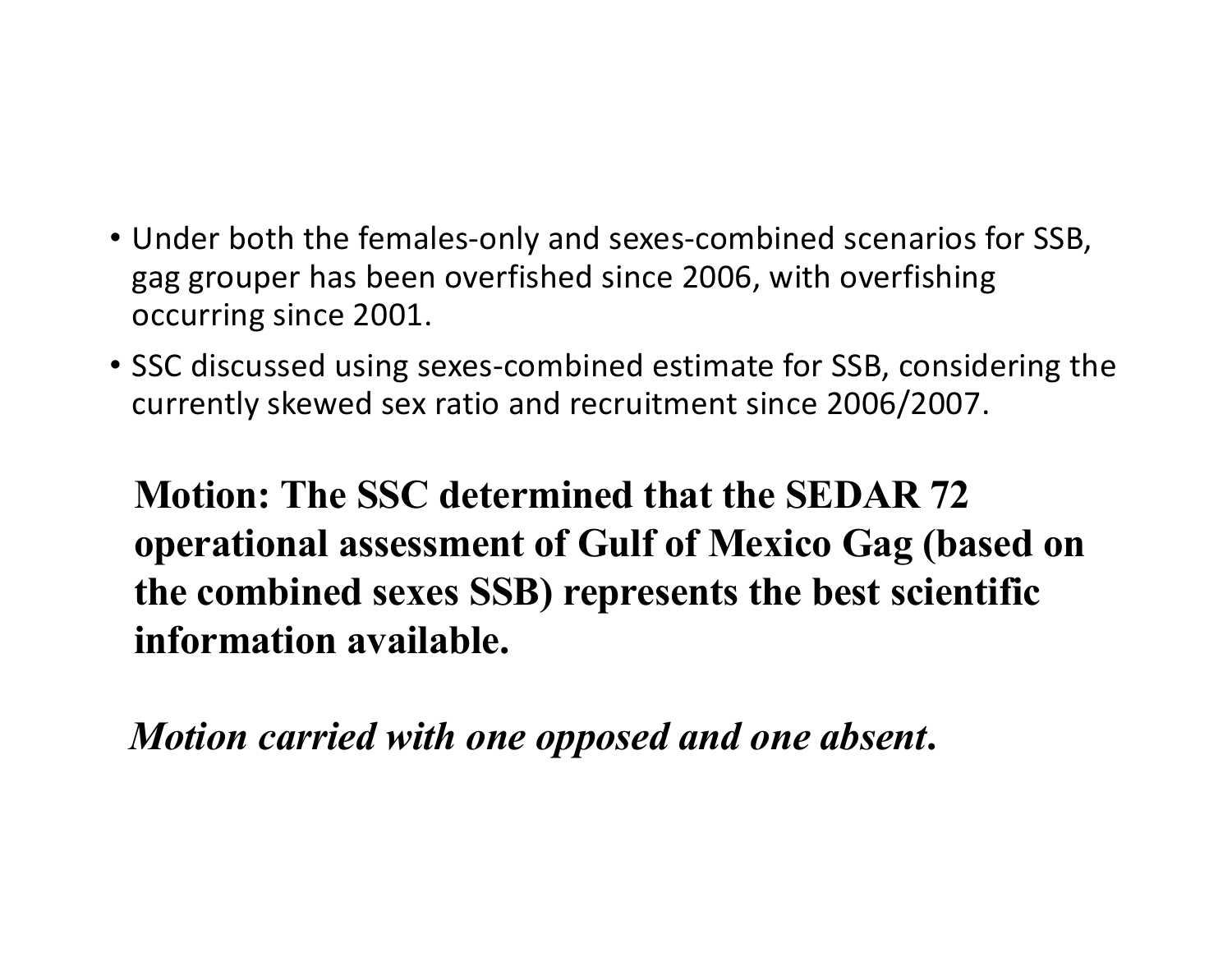- Dr. Ailloud reviewed the previously parameterized projections using the sexes-combined estimate of SSB.
- Three red tide scenarios were developed:
	- 10% of the intensity of the 2005 red tide (low)
	- 30% (medium)
	- 72% (high)
	- Assumes the 2021 red tide dissipates in mid-November 2021, based on historical patterns and Ecospace modeling.
- All scenarios predict that gag grouper is still overfished and undergoing overfishing; however, at  $F_{SPR30\%}$ , the degree to which the stock is overfished is much greater than at  $F_{MAX}$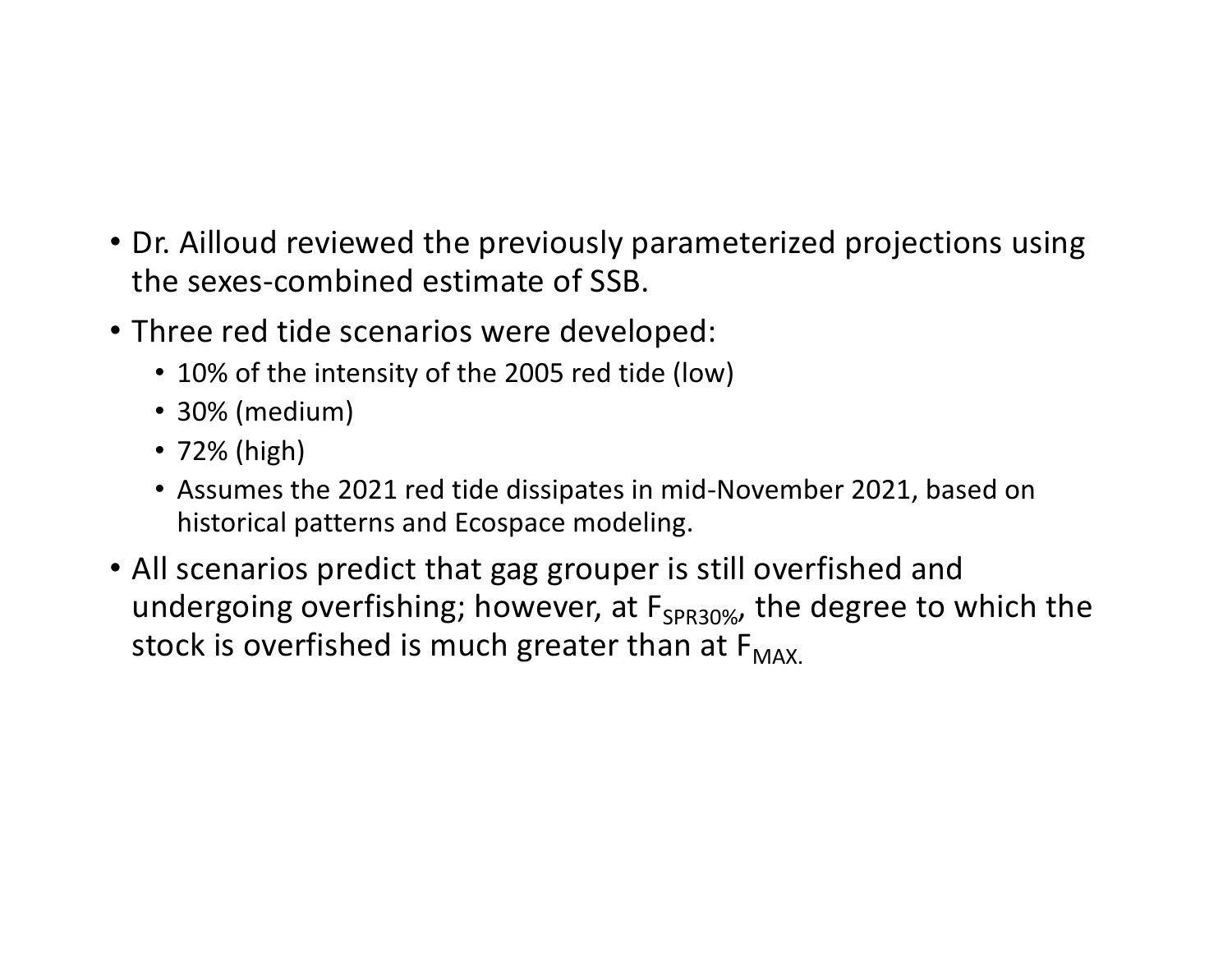- Closing the fishery would result in the loss of critical fisherydependent and biological information needed to monitor rebuilding.
	- Age and length composition data would not be collected from the fleets
- The current  $F_{MSY}$  proxy is  $F_{MAX}$ ; changing that proxy would require a plan amendment.
- SSC supported using the medium severity red tide scenario (30%) based on the Ecospace model.
	- Viewed as more precautionary than the low severity value (10%)
- Due to time constraints, the SSC will revisit gag projections at its November 2021 meeting.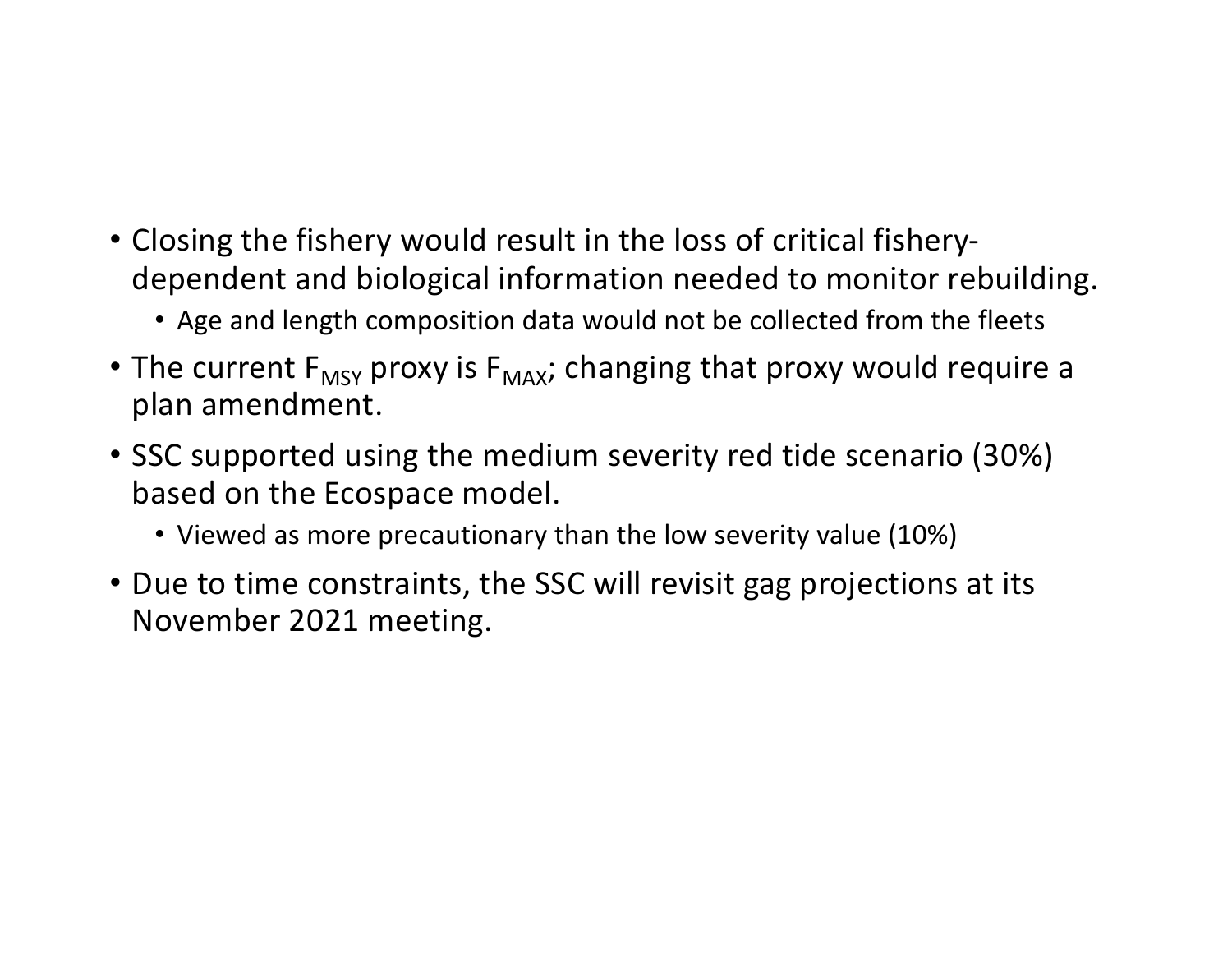## Reef Fish Committee (Tab B)

Discussion: SSC Recommendation on LDWF Red Snapper Abundance Studies and Final GRSC Report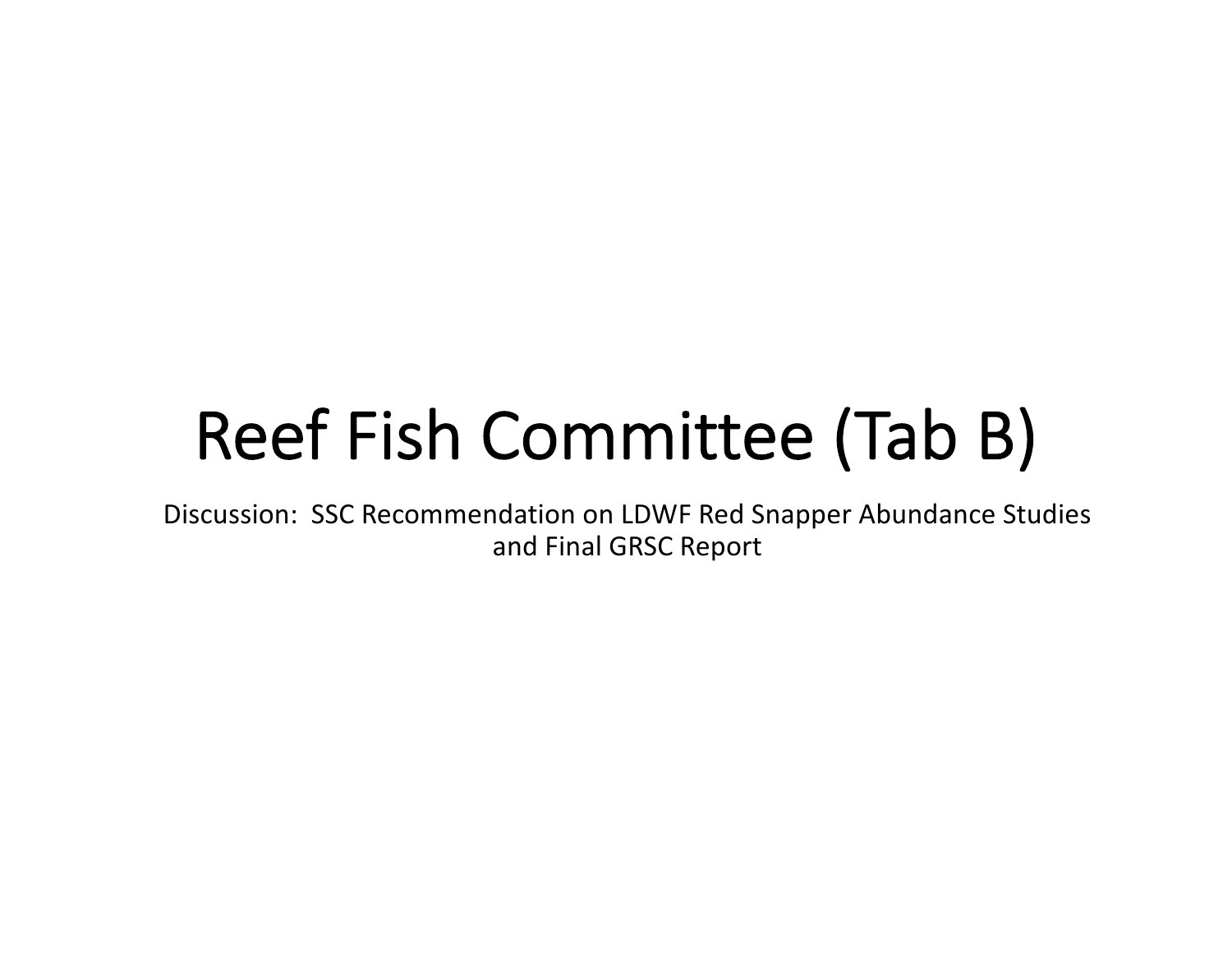- Dr. Gallaway (LGL) presented an overview of a project commissioned by LDWF to estimate absolute abundance of red snapper off Louisiana.
- The draft GRSC report imputed data for waters off Louisiana from Texas data.
- The Louisiana Red Snapper Management Area (study area) was divided into three regions (West, Central, and East) and each zone was divided into four depth zones  $(10 - 25 \text{ m}, 25 - 45 \text{ m}, 45 - 100 \text{ m})$ and  $100 - 150$  m).
- Sampling of 106 sites (37 sites on the West, 33 on the Central, and 36 on the East Region) occurred during the summer and fall months of 2020.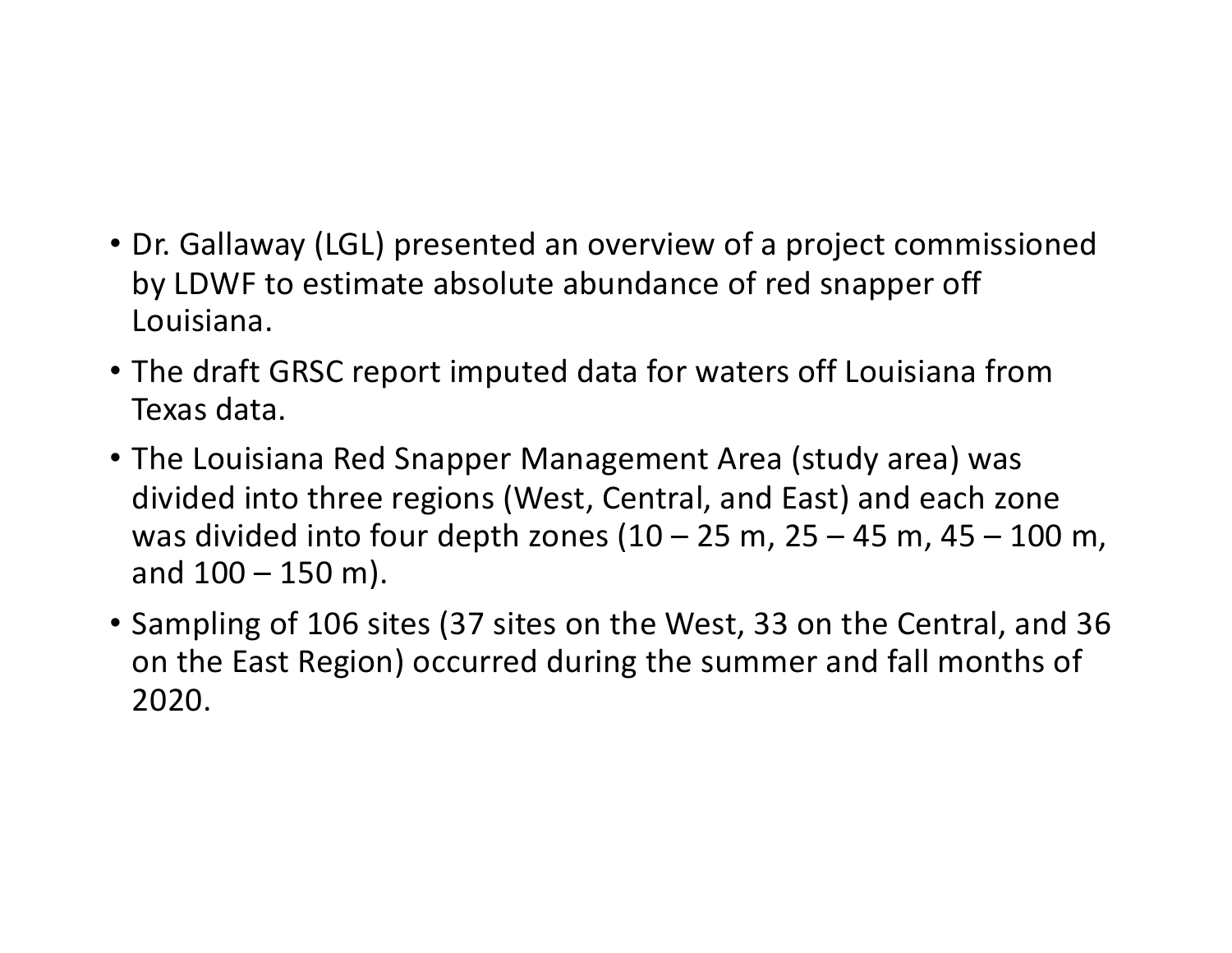- Hydroacoustics used to identify red snapper and estimate abundance.
- Submersible rotating video sampling (SRV) was deployed at discrete sites near structure and paired with hydroacoustic sampling.
- A generalized additive model (GAM) was used to quantify total fish density, while a generalized additive mixed model (GAMM) was constructed to quantify the proportional density of red snapper.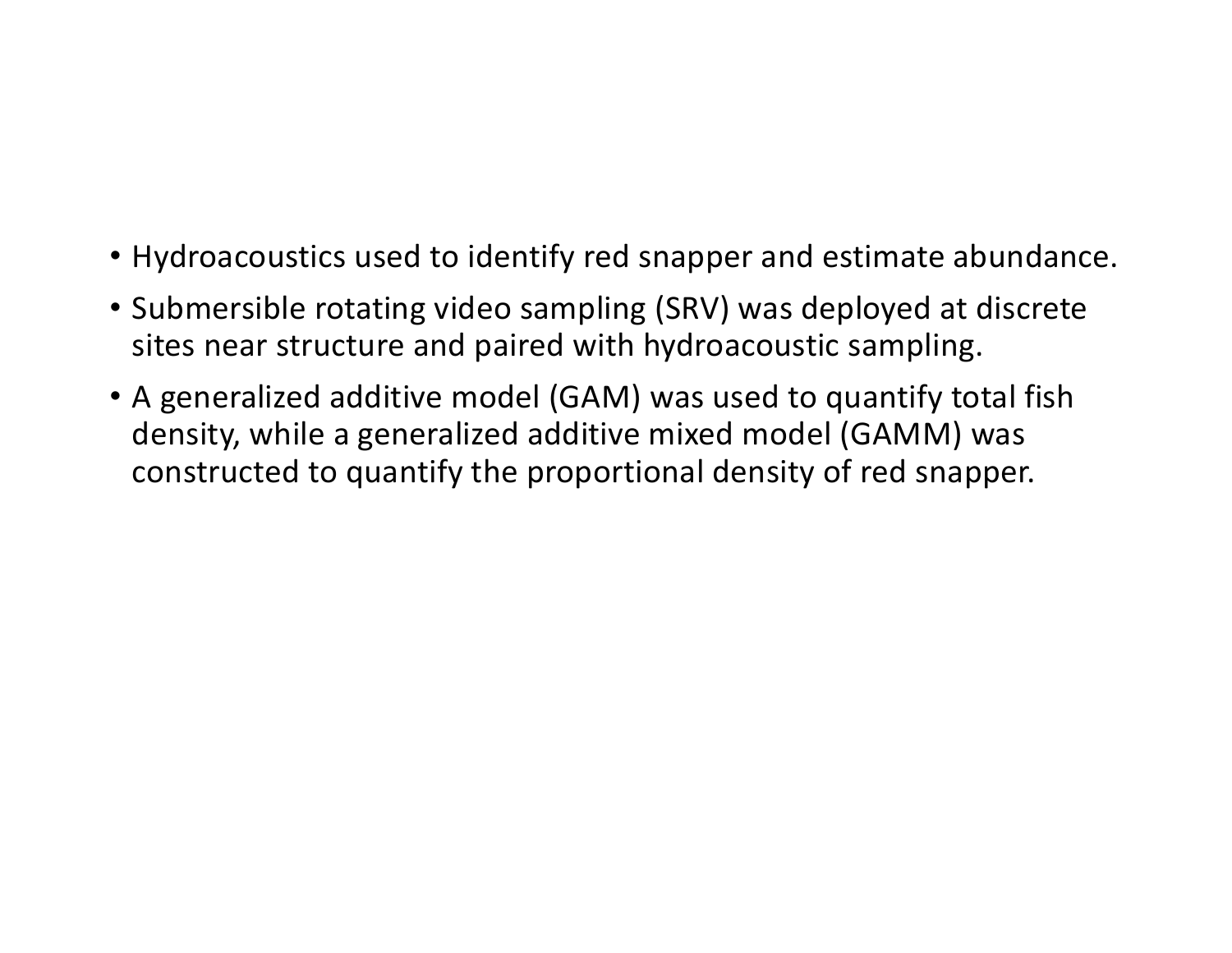- LGL study estimates an absolute abundance of 6,027,890 red snapper in Louisiana offshore waters (95% CI: 4,665,675 – 7,787,825 red snapper).
- The standard error for this estimate was 13.1%
- Most red snapper are thought to occur over the UCB (approximately 63%), followed by standing platforms (22%), natural banks (10%), pipeline crossings (3%), and lastly, artificial reefs (2%).
- Red snapper abundance and biomass estimates from the LGL study were markedly less than the GRSC for Louisiana.
- Several SSC members commented that the difference could be heavily influenced by the catch rates observed between the two studies.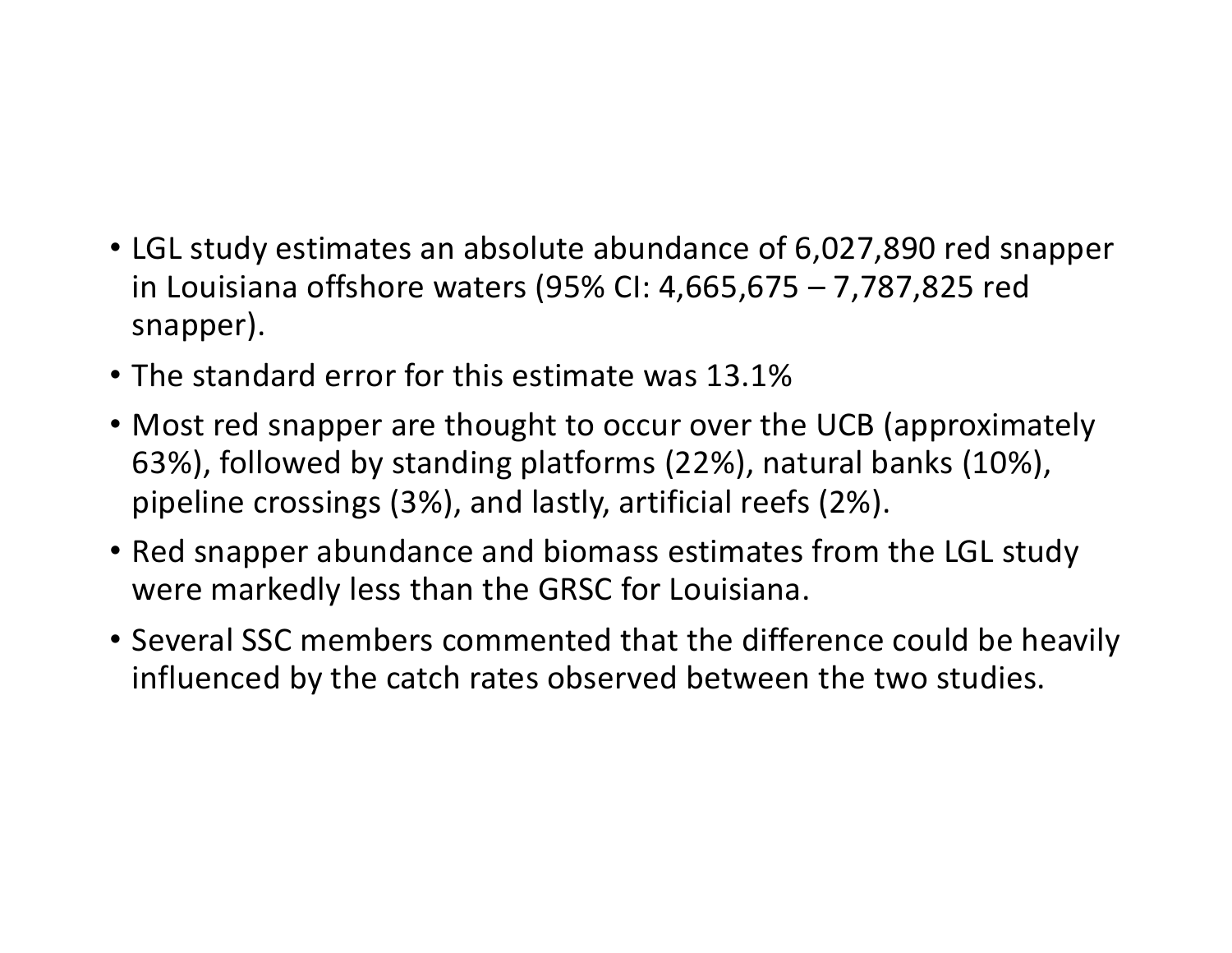- SSC discussed the limitations of interpreting the LGL study results without more information on the sampling design.
- The SSC requested a written document from LDWF detailing the sampling design.
- Next steps: Evaluate LGL study sampling design; determine if the LGL study can supplement the GRSC for Louisiana; and, compare these independent study abundance estimates with the NMFS bottom longline survey.
	- Would require a future dedicated meeting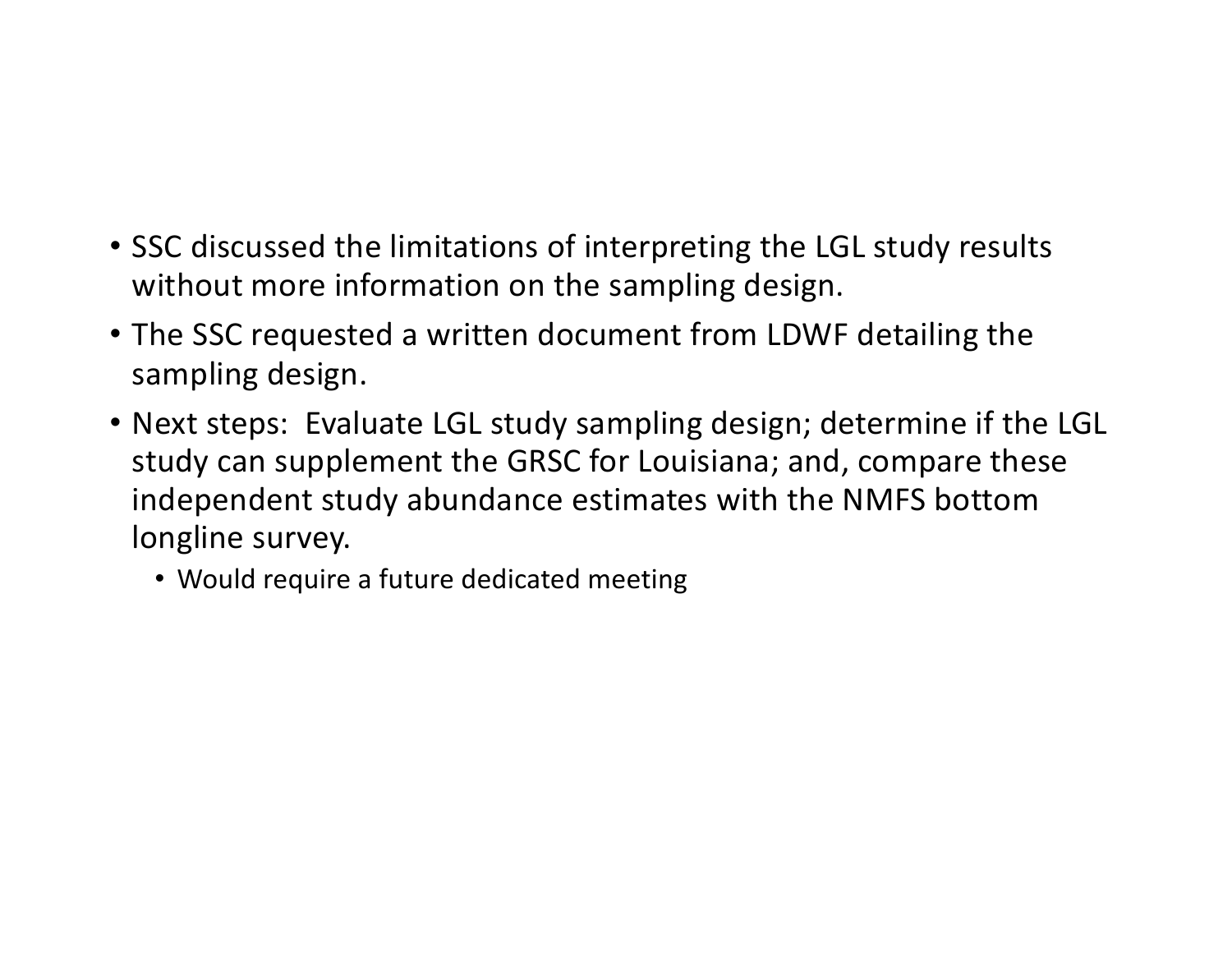- Dr. Greg Stunz reviewed the final results of the GRSC and the response to reviewer comments received in April 2021.
- A stratified random sampling design was used in place of the original random forest approach.
- Additional variability captured (including adding a 'variance buffer')
- Estimators and calibrations were refined, and modification of poststrata based on suggestions.
- The contribution of the UCB was re-evaluated.
- Alternate estimator of variance to capture additional uncertainty, and another to reduce bias, were developed.
- Final results: 118 million Gulf red snapper (age-2+), with a CV of 15%.